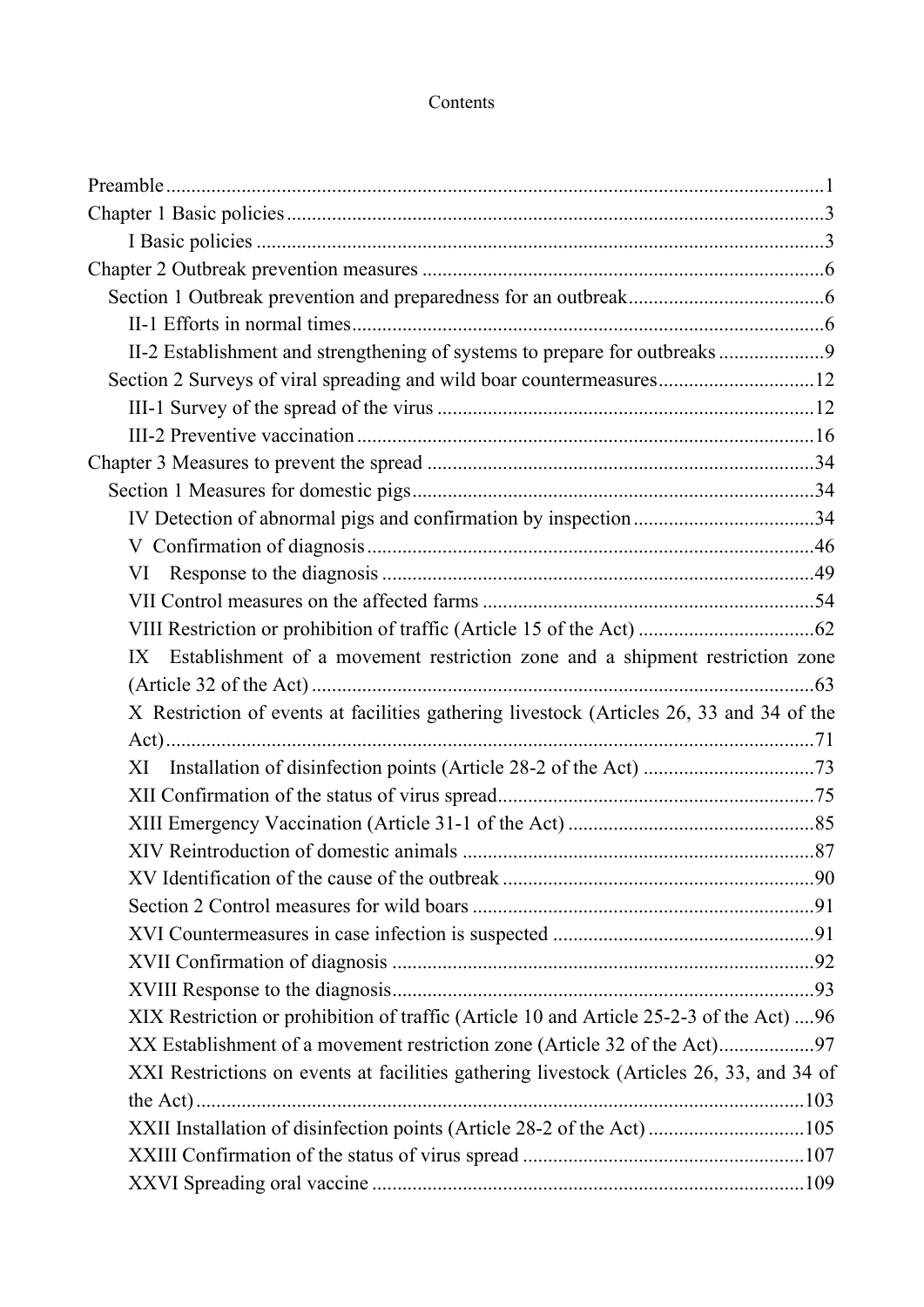### \*Note

This document includes Notes 1 through 60, which are stipulated in "the Implementation of Spread Control Outbreak and Prevention Measures based on the Guidelines for the Control of Specific Domestic Animal Infectious Disease Caused by Classical Swine Fever (Notice of Food Safety and Consumer Affairs Bureau, 3 Shoan No. 3495, dated October 1, 2021.)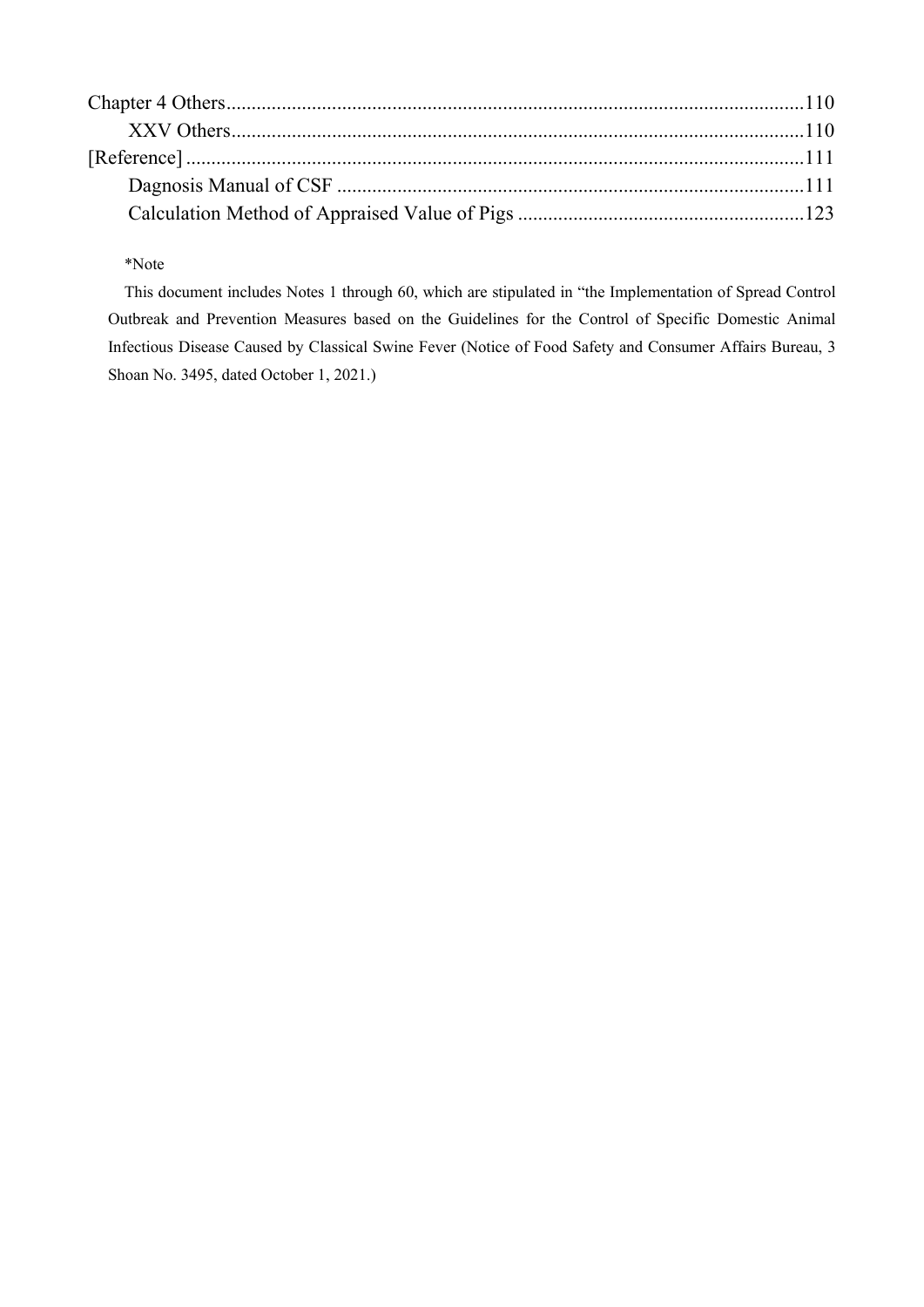## <span id="page-2-0"></span>**Section 2 Control measures for wild boars**

# <span id="page-2-1"></span>**XVI Countermeasures in case infection is suspected**

# **1 Response to case in which infection by CSFV is suspected**

If a CSFV infection is suspected among wild boars during an investigation of wild boars in III-1-4 or infection confirmation tests in XII-6, the prefecture shall immediately report it to the Animal Health Division and thoroughly disinfect the area inhabited by the wild boars (hereinafter referred to as "suspect affected wild boars" in 2) and proceed with the preparation of 2.

Additionally, according to IV-5-(2), based on the consultation with Animal Health Division, they shall simultaneously send the required samples to the NIAH.

## **2 Preparation for cases in which the diagnosis is positive**

After they send required samples to NIAH as per 1, the prefecture shall take the following measures and report the procedure to the Animal Health Division until the result of the gene analysis in 3 conducted by NIAH is obtained.

- (1) Checking the number of farms and of domestic pigs in an area within a 10 km radius of the point where the suspected affected wild boars were identified.
- (2) Checking personnel and material necessary for control measures such as slaughtering domestic pigs, (including the necessity of staff support from the government or other prefectures) in case CSF occurs in farms in the neighborhood of the area in which suspected affected wild boars were identified.
- (3) Confirming the allocation status of burial sites or incineration facilities (including the use of large-scale quarantine material owned by the MAFF) in farms around the area where suspected affected wild boars were identified.
- (4) Selection of the locations to install disinfection points, as necessary.
- (5) Notification to municipalities where suspected affected wild boars were identified, neighborhood prefectures, and related organizations.
- (6) Necessary instruction such as a voluntary ban on moving live domestic pigs or carcasses within a 10 km radius of the point where the suspected affected wild boars were identified.
- (7) Confirmation of the system to prevent an epidemic from spreading among wild or domestic animals in the area of the point where suspected infected wild boars were identified.

# **3 Inspection by NIAH**

When the prefecture sends samples to the NIAH through the procedure in 1, the NIAH shall conduct the necessary tests, including genetic analysis, and report the results to the Animal Health Division.

# **[Note 80] Shipment of samples**

Note 38 shall be applied.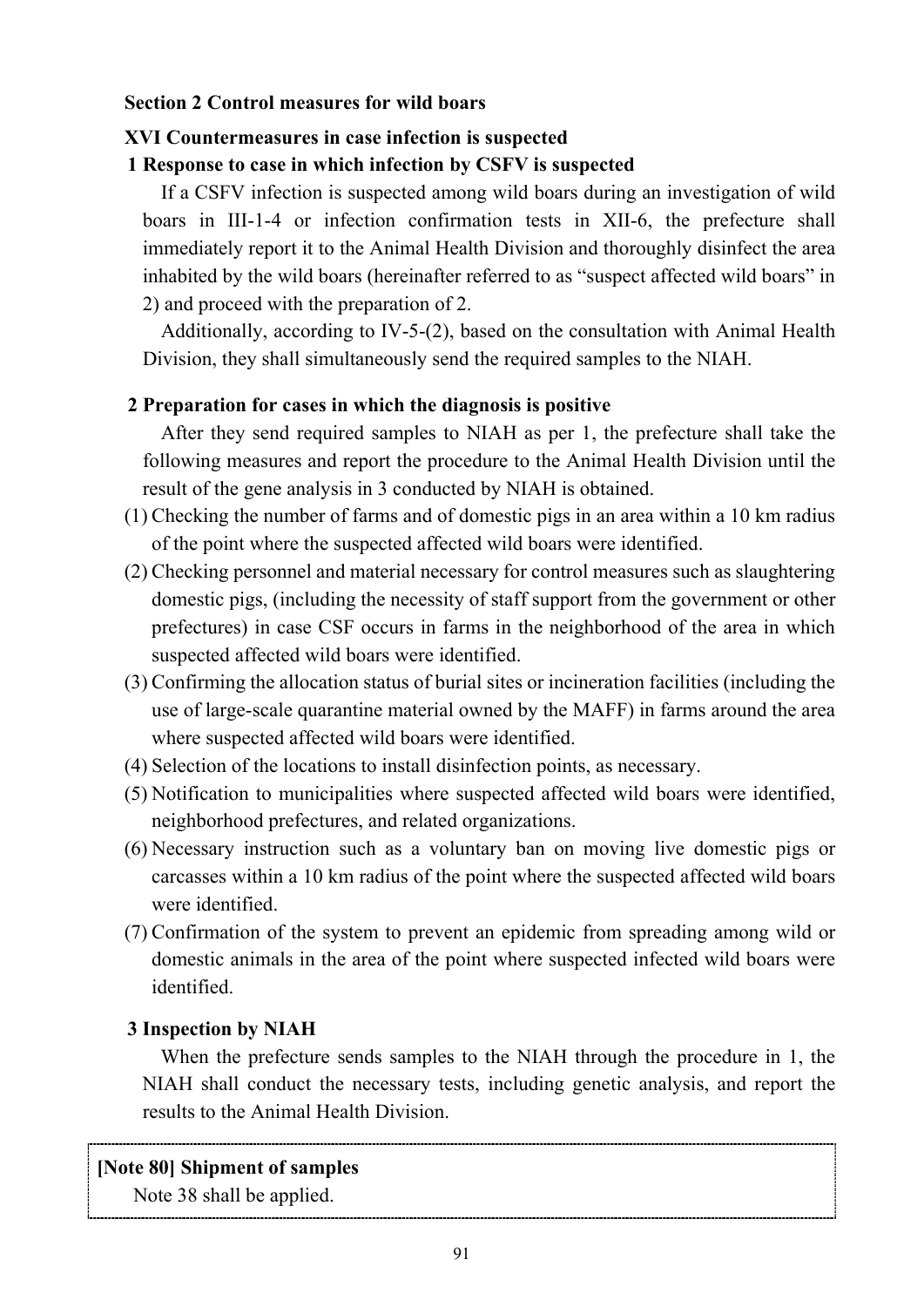## <span id="page-3-0"></span>**XVII Confirmation of diagnosis**

The MAFF shall confirm the diagnosis through the result of gene detection tests by the prefecture and genic analyses by the NIAH, when required samples were sent to NIAH as per XVI-1 (including other cases in which Animal Health Division judges necessary). However, in case where the suspected wild boars were found in the area where other affected wild boars had been confirmed, the MAFF can confirm the diagnosis without waiting for the NIAH's test results. In this case, the results shall be reported to the competent prefectural livestock department via the Animal Health Division.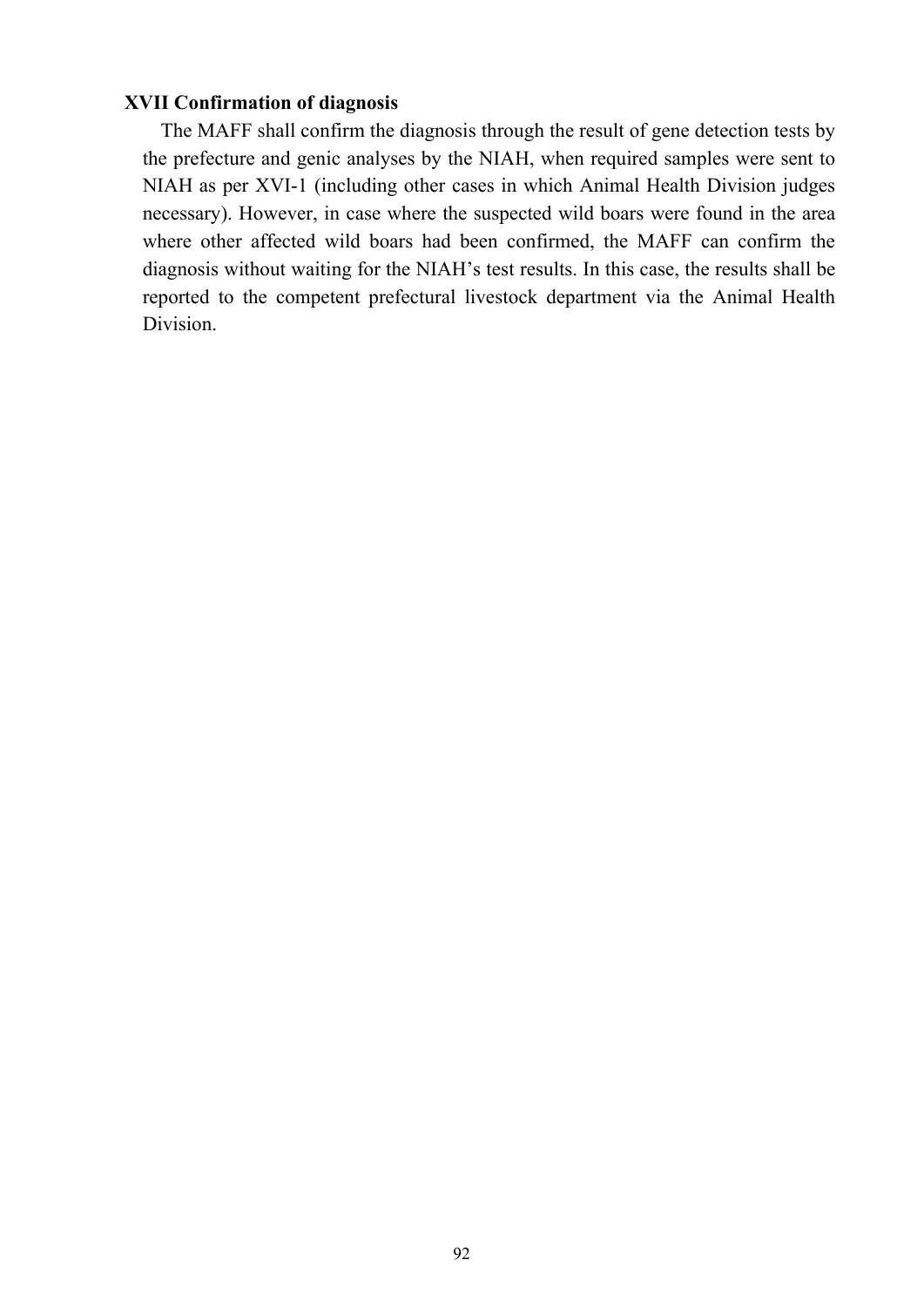## <span id="page-4-0"></span>**XVIII Response to the diagnosis**

## **1 Notification to the concerned parties**

- (1) When the prefecture is notified that CSF diagnosis is positive in wild boars according to XVII, they shall immediately report the information and location where the wild boars were recognized to the following parties via phone, FAX, or e-mail.
	- (i) Owners and biosecurity managers of domestic pigs in the prefecture
	- (ii) The municipalities in the prefecture
	- (iii) Veterinary medical associations, producer and farmer groups, and other related organizations in the prefecture
	- (iv) Local police, the Self-Defense Forces and other related organizations in the prefecture
	- (v) Adjacent prefectures

## **[Note 81] Notification to related parties of measures for wild boars**

When CSF diagnosis is positive in wild boars according to XVII of the Guidelines, the Animal Health Division shall notify the Wildlife Division of Nature Conservation Bureau, MOE and the competent Livestock Health Department of prefectures including the area within a 10-km radius of the affected point. The notified competent Livestock Health Department shall notify related sections including those for Wild Animals Damage Prevention Office (MAFF) and Office for Wildlife Management (MOE) in the prefecture, municipalities and related parties such as hunting clubs.

# **[Note 82] Reporting to related parties and the press in case affected wild boars continue to be confirmed**

When CSFV positive wild boars are continuously found in the prefecture, the prefecture can supply information displaying inspection results on maps instead of those specified in XVIII-1 and 3, upon the confirmed status of affected wild boars.

- (2) When providing information according to (1) above, the prefecture shall explain to the information recipients that information is share only for the purpose to prevent an CSV from spreading, and provide necessary instruction not to use the information for other purposes or not to leak it. In this instruction by prefectures, posting the information to web-site shall be strictly prohibited due to the risk to be widely spread.
- (3) When the prefecture is notified that CSF diagnosis is positive in wild boars according to XVII, they shall notify the parties specified in XVI- 2-(5) and (6).
- **2 Establishment of a Response Headquarters and cooperation among the government and the prefecture**
- (1) After confirming affected wild boars, the MAFF shall immediately organize a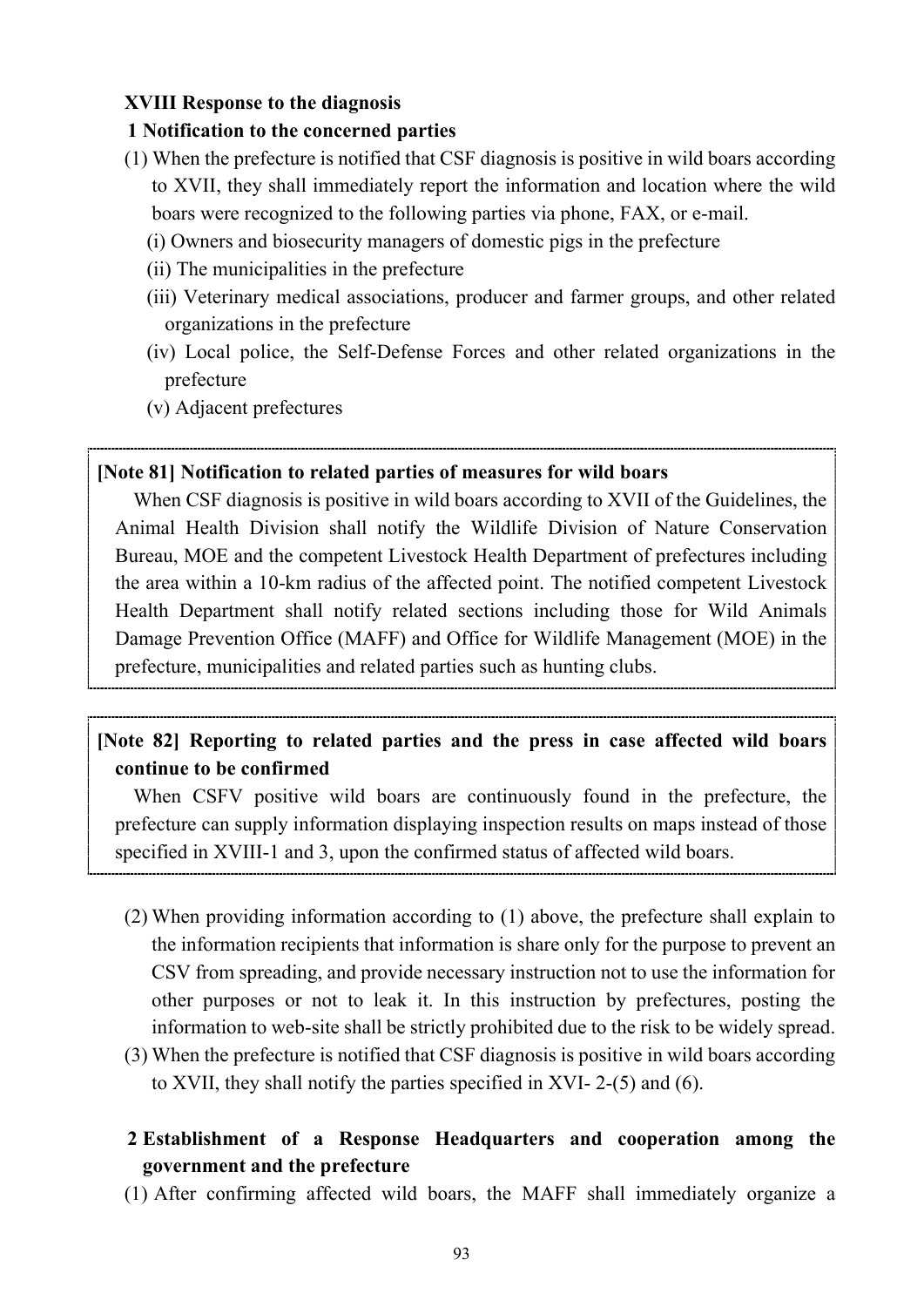Response Headquarter, and develop the control policy. The Headquarter can be organized before confirmation if it is specifically necessary.

- (2) In collaboration with the NIAH, NLBC or other related organizations, the MAFF shall dispatch the following staff to the prefecture in which an outbreak occurred as necessary.
	- (i) Staff who can appropriately communicate the control policy specified in (1) above to prefectures and make arrangements for the Government and the prefecture to promote close cooperation.
	- (ii) Experts in epidemiology or wild boars, who can accurately grasp the infectious status so that the control policy can be revised (and the Emergency Guidelines can be developed) timely and appropriately.
- (3) Immediately after being notified of a confirmation of affected wild boars, the prefecture shall organize a Prefectural Headquarter in order to smoothly implement the concrete control measures in line with the control policy specified in (1) above. The Prefectural Headquarter can be organized before the confirmation if it is specifically necessary for prompt and appropriate disease controls.
- (4) The prefecture should define each role for disease control, procurement, epidemiological investigation, public relations or cash management in the Prefectural Headquarter so that the Prefectural Headquarter can smoothly and sufficiently fulfill its roles and functions.
- (5) Staff dispatched from the MAFF as specified in (2)(i) shall attend the Prefectural Headquarter, communicate the control policy specified in (1), and make necessary arrangement.
- (6) In order to implement smooth and appropriate control measures, the Prefectural Headquarter shall establish a regime for communication with municipalities, the local police, veterinary medical associations, and producer and farmer groups
- (7) The MAFF shall immediately provide or lend materials/equipment for disease control, which they possess, to the prefecture when receiving request from the prefecture.
- (8) When Response headquarters other than Headquarter or Prefectural Headquarter is organized. In this case, its purpose and scope shall be clarified so that any duplication or confusion of reporting line may be avoided.

## **[Note 83] Prefectural Response Headquarters**

Note 44 is applied.

## **3 Announcement to the mass media**

(1) After the MAFF confirms affected wild boars according to XVII, the MAFF and the prefecture shall announce the details and future control measures to the mass media. If deeming it necessary for smooth and appropriate implementation of control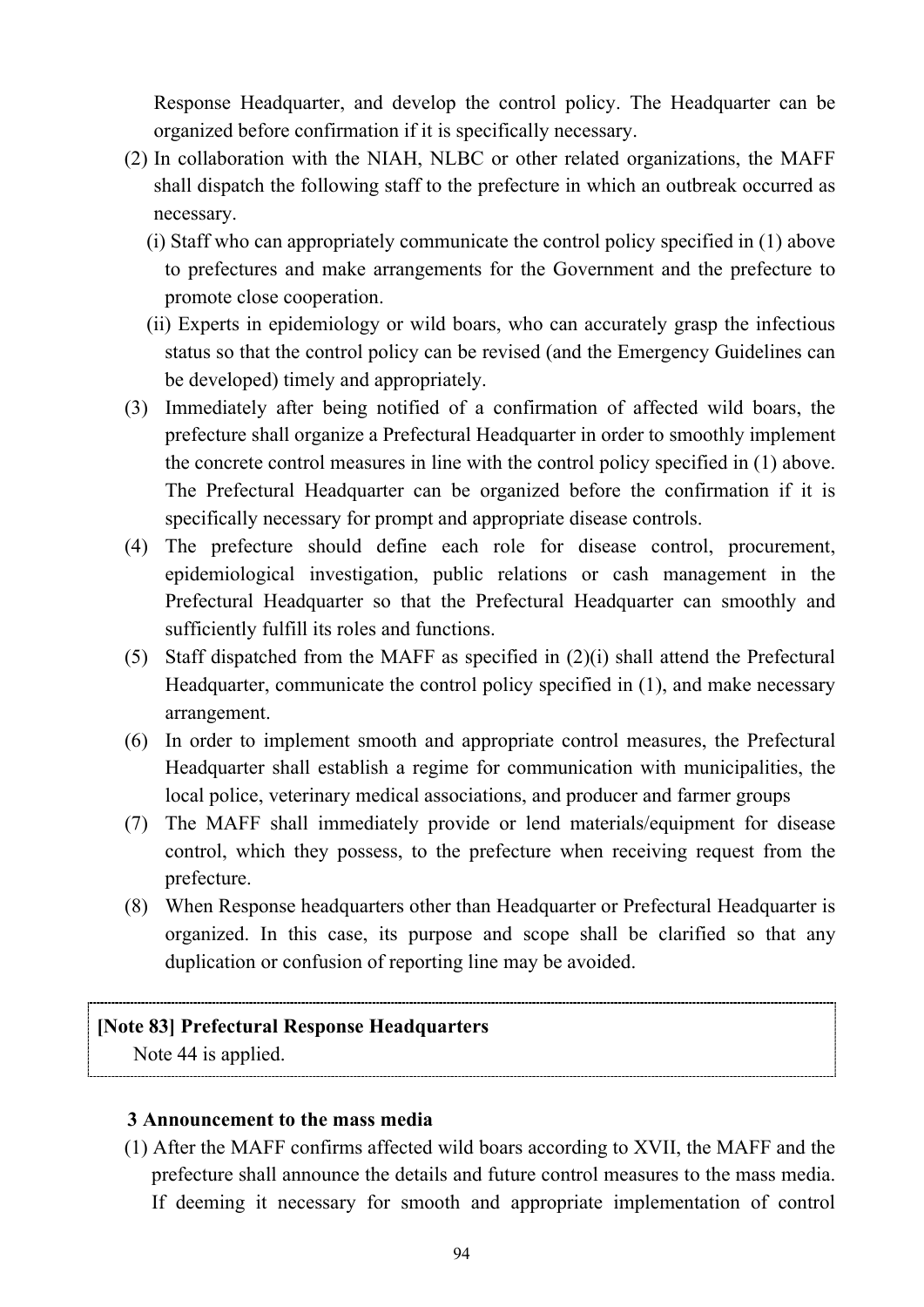measures, the Animal Health Division may publish it before the confirmation after consulting with the competent prefectural livestock department.

- (2) In principle, the MAFF and the prefecture simultaneously issue the announcement specified in (1) above.
- (3) During issuance of the announcement specified (1) above, accurate information should be provided regarding the risk of virus spread via human or vehicles.
- (4) The mass media shall be asked to take a cooperative approach in the following matters:
	- (i) Give full consideration to privacy protection.
	- (ii) Do not access the area where affected wild boars were confirmed for epidemic prevention and disease control.

## **[Note 84] Press release**

Note 45 is applied.

## **[Note 85] Seeking the cooperation of mass media**

Note 46 is applied.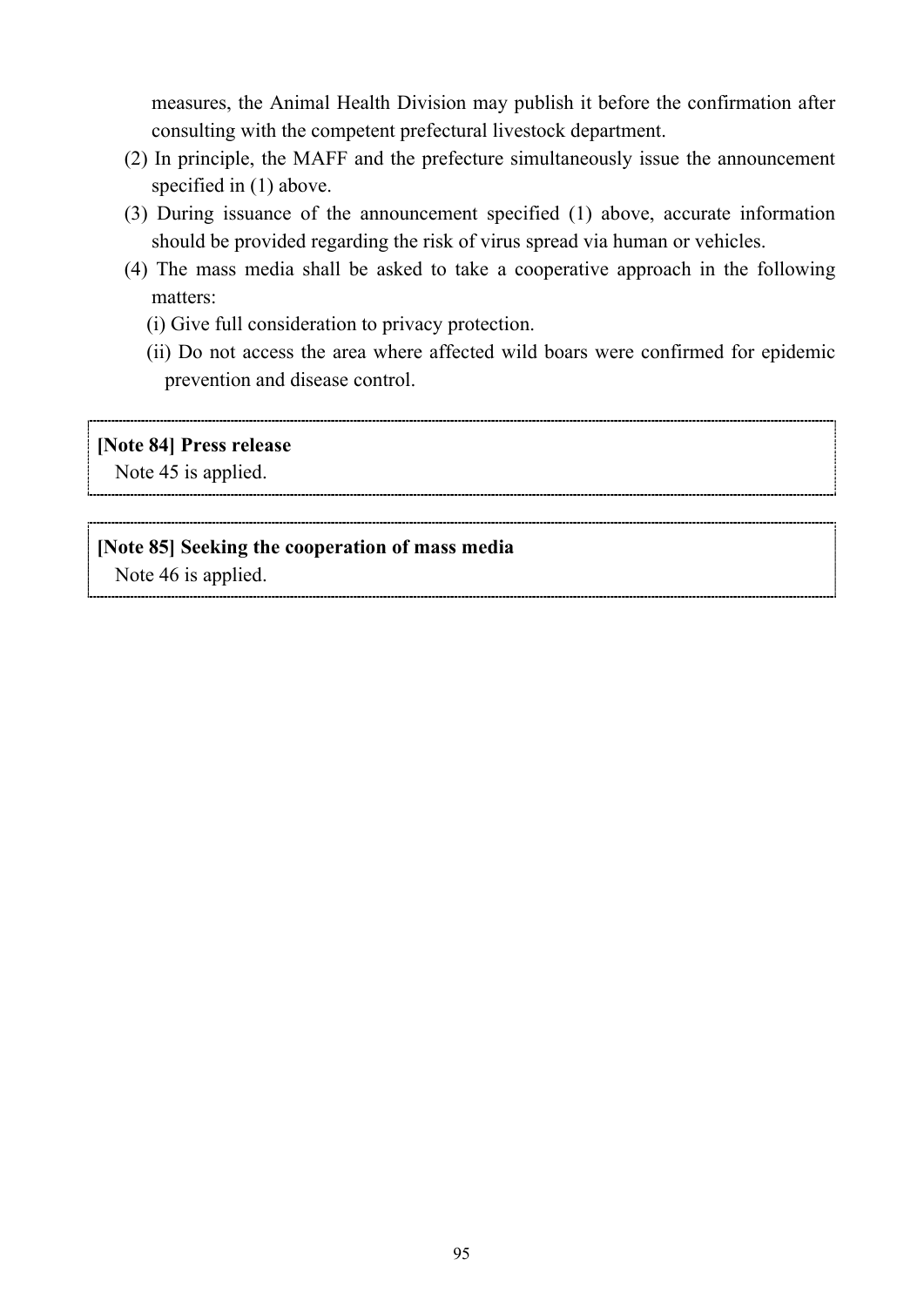## <span id="page-7-0"></span>**XIX Restriction or prohibition of traffic (Article 10 and Article 25-2-3 of the Act)**

1 The prefecture or the municipalities shall, immediately after being notified of a confirmation of affected wild boars, in collaboration with the compete police department and other local government(s) concerned, restrict unnecessary and nonurgent entries (including economic activities and tourism activities) to the neighborhood of the area, or restrict or prohibit traffic in the vicinity of the neighboring farms, as necessary in the environment of the surrounding area, for the period of (1) or (2) defined. However, traffic for the purpose of commuting, medical or welfare service may be allowed on condition of sufficient disinfection.

When introducing these measures, prior consultation shall be made with the local police responsible for the area.

- (1) In case where the measure specified in 1 above is taken on farms rearing domestic pigs within a 3 km radius for disease prevention: for the period within 72 hours, based on Article 10-3 of the Act.
- (2) In case where the measure specified in 1 above is taken with no farm rearing domestic pigs in the same area as (1): the period considering the time to identify the status of virus spread in the area, based on Article 25-2-3 of the Act.
- 2 When deeming it necessary to expand the period for restrictions or prohibitions on traffic due to the infectious status among wild boars, advance consultations with road administrators are needed so that appropriate restrictions from the standpoint of disease prevention may be implemented.
- 3 When introducing traffic restriction/prohibition in accordance with Articles 3 and 7 of the Order, the prefecture shall endeavor to provide an explanation in acvance about the overview and necessity of such restriction/prohibition or marking to the residents of the municipalities concerned, and if this advance explanation is difficult to carry out, an explanation shall be provided promptly after implementation.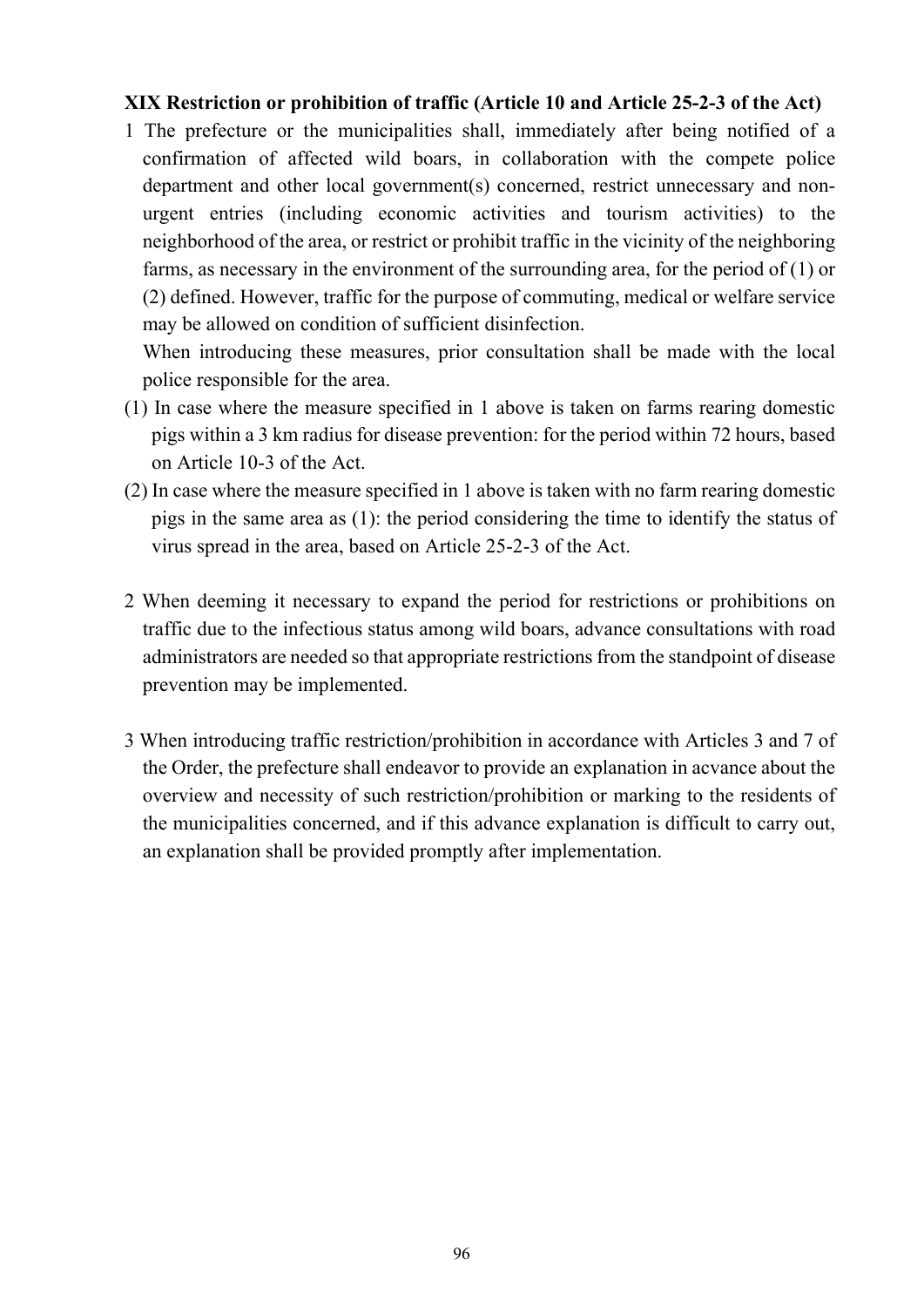## <span id="page-8-0"></span>**XX Establishment of a movement restriction zone (Article 32 of the Act) 1 Establishment of a movement restriction zone**

The prefecture shall, in a case of having notified of a confirmation of affected wild boars as per the provision of XVII herein, promptly establish an area within a 10-km radius (as a rule) of the point where the wild boars were identified as the area where movement of livestock (meaning items specified in 7) is prohibited (hereinafter referred to as "movement restriction zone" in the Section 2) in consultation with the Animal Health Division; provided, however, that CSF is considered highly likely, the movement restriction zone is established without waiting for the XVII diagnosis to be determined, in consultation with the Animal Health Division.

### **2 Method to establish the movement restriction zones**

- (1) The outer boundary of the movement restriction zone shall be established based on the administrative units of municipalities, or other landmarks adequate to delineate borders such as roads, rivers and railroads.
- (2) In case where the movement restriction zone is straddle plural prefectures, under the guidance of the Animal Health Division, the prefectures concerned shall carry out sufficient consultation with each other in advance.
- (3) Prior to the establishment of the movement restriction zone, the following measures shall be taken. If taking these measures in advance is difficult, they shall be implemented immediately after establishment.
	- (i) Notifications to the owners of domestic pigs within the movement restriction zone, municipalities, and related organizations.
	- (ii) Publication through press releases.
	- (iii) Posting signs between a major road and the movement restriction zone.

### **3 Contacting pig owners**

When establishing a movement restriction zone, the prefecture shall promptly inform the pig owners within the area of the details and a scheduled on-site inspection specified in XXIII-1(2) via telephone, FAX or e-mail.

### **4 Instructions provided to the pig owners within the movement restriction zone**

When establishing a movement restriction zone, the prefecture shall instruct all pig owners within the zone to closely observe health conditions daily and to thoroughly take biosecurity measures, including prevention the entry of wild animals to the farm. In addition, based on Article 52 of the Act, the prefecture shall ask the owners for daily report about the presence of is any specific symptom and the number of domestic pig deaths every day until the restriction on the area are lifted.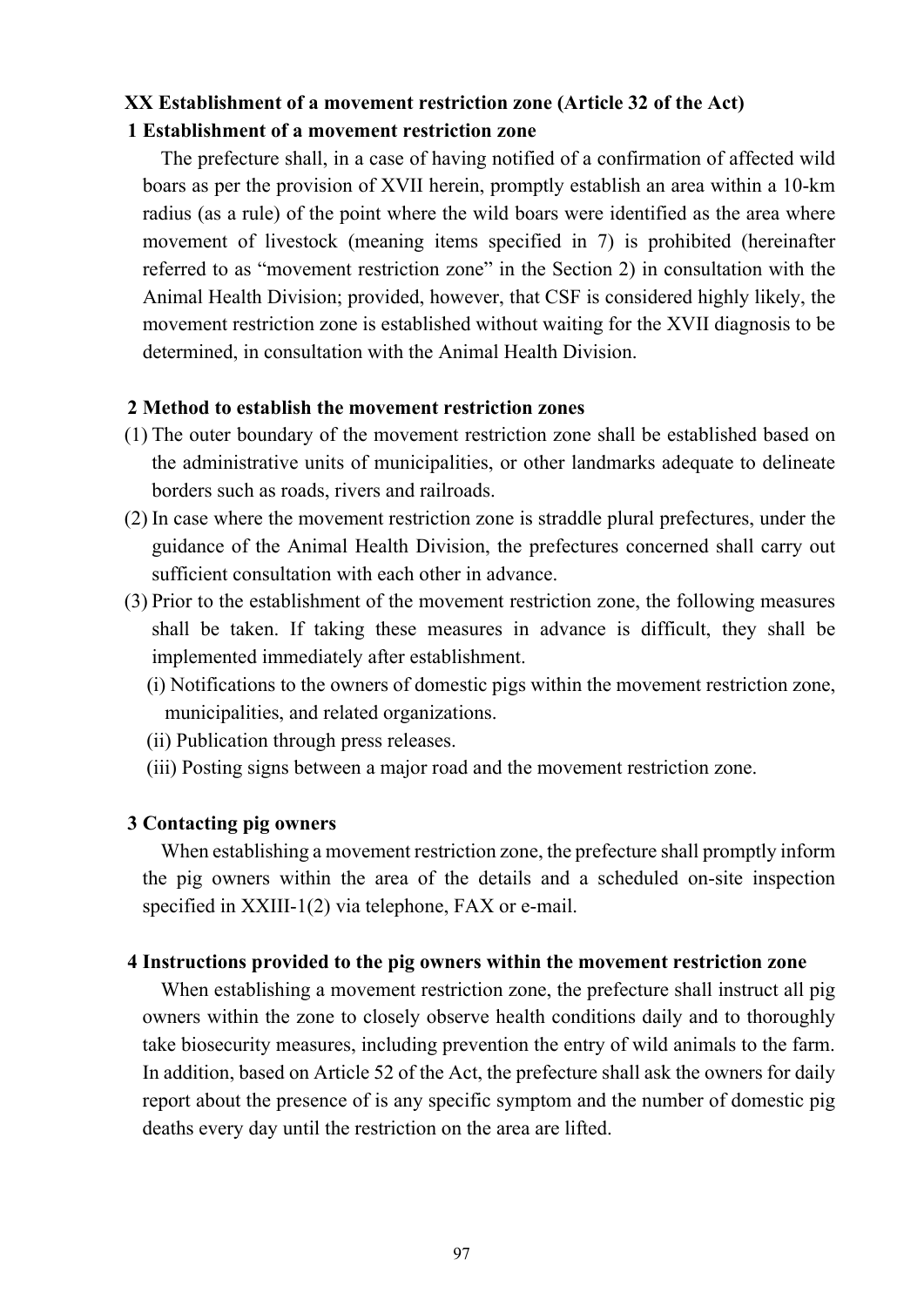# **[Note 86] Instructions that apply in the movement restriction zone**

Prefectural animal health inspectors shall instruct related parties to perform the following activities in the movement restriction zone specified in XX-1 of the Guidelines. Additionally, they shall visit the related facilities as necessary and monitor the implementation status.

- 1 In requesting reports in accordance with Article 52 of the Act, the minimum necessary items that the prefecture requires from farms are as follows, and if other necessary items are found, additional reports should be requested as appropriate.
- (1) Existence/absence of any specific symptoms
- (2) The number of dead pigs, if any, (i) Location of the dead pigs (name of the premise and the location of the stall), (ii) Animal's age in days (or body weight), (iii) Likely cause of death
- (3) The number of the stillborn piglets
- (4) The number live born piglets
- (5) The number of sows that had abnormal production
- (6) The number of domestic pigs shipped from the farm
- (7) The number of domestic pigs introduced to the farm
- (8) Clinical findings of domestic pigs reared with the dead pigs
- 2 The farm shall voluntarily ban the entrance and exit of sites where domestic pigs are raised by non-relevant persons and the frequency of entrance and exit by relevant persons shall be minimized.
- 3 Vehicles and people shall be thoroughly disinfected when coming in and out.
- 4 In addition to thoroughly implementing control measures, including thorough disinfection of vehicles delivering livestock feed, examination of delivery route, restricted feedstuff delivery areas, the delivery route shall be recorded.
- 5 When a veterinarian diagnoses domestic animals, he/she shall carry the minimum instruments and drugs, wear and use easily disinfected or disposable medical clothes and medical instruments and thoroughly disinfect the body, instruments, vehicles in coming in or out the farm In addition, he/she shall thoroughly take measures to prevent pathogens spreading such as a voluntary ban on driving medical vehicles into the farm premises, and the route shall be recorded.
- 6 Vehicle entering and exiting carcass handling plants, rendering plants and slaughterhouses shall be thoroughly disinfected.
- 7 In areas in which contacts between wild boars and domestic pigs are assumed,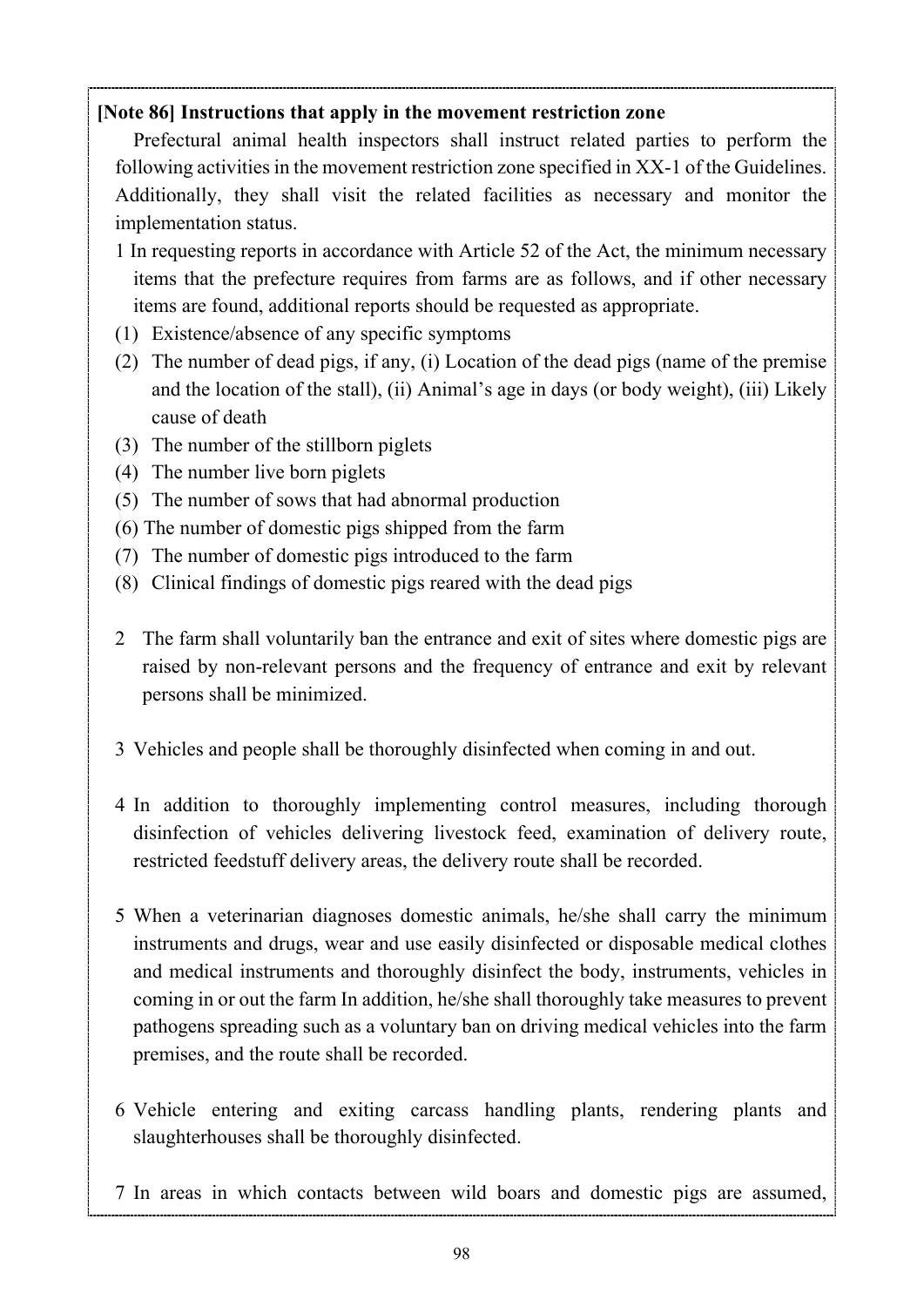surrounding equipment shall be installed and feedstuff at farms raising domestic pigs shall be separated and stored to prevent contact with wild animals including boars.

8 They shall request related agencies such as the Wild Animals Damage Prevention Office (MAFF) and Office for Wildlife Management (MOE) for assistance in asking related parties including municipalities and hunting clubs to process wild boar's carcasses (including those killed by hunting) appropriately by incineration or burial, without leaving them in the field.

### **5 Revisions to the movement restriction zone**

(1) Expansion of the movement restriction zone

If the infectious status among wild boars suggests spread of the epidemic outside the movement restriction zone, the movement restriction zone shall be expanded upon a consultation with the Animal Health Division.

(2) Reduction of the movement restriction zone

If the infectious status among wild boars clearly shows that the spread of the epidemic is focal, the movement restriction can be reduced to within a 3 km radius, upon a consultation with the Animal Health Division.

## **6 Lift of the movement restriction zone**

The movement restriction zone shall be lifted upon a consultation with the Animal Health Divisions, if the infectious status among wild boars suggests that the risk of infection to domestic pigs is limited, the movement restriction zone can be fully or partially lifted based on the opinions of experts, the subcommittee, upon a consultation with the Animal Health Division.

### **7 Items subject to movement restriction**

The following items shall be subject to movement restriction:

- (1) Live domestic pigs;
- (2) Semen and embryos collected in movement restriction zone (excluding those which were collected before  $21<sup>st</sup>$  day prior to the diagnosis confirmed and which were separately managed);
- (3) Carcasses of domestic pigs
- (4) Manure of domestic pigs; and
- (5) Bedding materials, feedstuff and livestock feeding equipment (excluding the movement from non- farms).

### **8 Exclusion from restriction**

The prefecture may, upon a consultation with the Animal Health Division, allow moving of domestic pigs, in which the absence of abnormal symptoms had been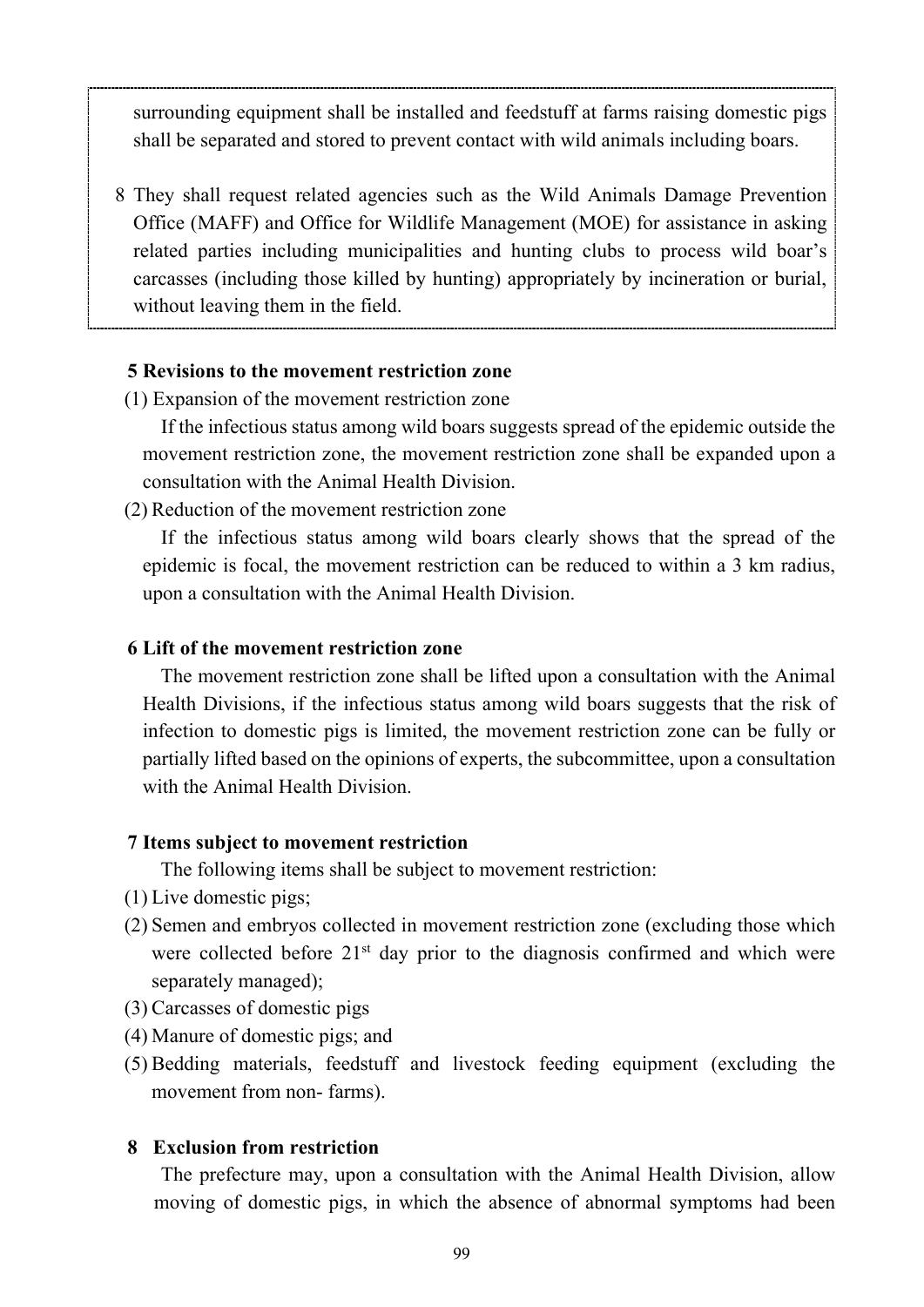confirmed through the inspection specified in XXIII-1-(2), to specific destination in the following cases. If serum antibody tests are conducted as necessary, the prefecture shall make an arrangement regarding sample shipment with the Animal Health Division and the NIAH.

- (1) Shipping domestic pig directly to slaughterhouses
	- (i) The pig owners shall submit the shipment plan for 1 month (as general rule) to a LHSC in advance. If the plan is changed, he/she shall immediately report to the center.
	- (ii) The administrative veterinarian or the pig owner shall continue clinical check for about one week (in general) before shipment, and he/she shall also measure the body temperatures of all domestic pigs to be shipped and reconfirm clinical signs on the morning of a day preceding shipment. He/she shall report the results with daily report to a LHSC.
	- (iii) The LHSC shall confirm the existence or the absence of fever and clinical signs reported in (ii).
	- (iv) If CSF cannot be denied, such as multiple domestic pigs among the shipped group are recognized to have a fever of 40 degrees or higher in (iii), the center shall enter the farm, collect samples and conduct a further test (blood and gene detection tests).
	- (v) If no abnormality is found in (iii), the center shall notify the owner of a shipment permission.
	- (vi) The LHSC shall confirm in advance that a slaughterhouse properly takes measures to prevent the virus from intruding and spreading.
- (2) Moving live piglets and sows to other farms
	- (i) The owner shall submit the shipment plan for 1 month (as general) to a LHSC in advance.
	- (ii) The movement shall be within a prefecture in principle, but they may be moved outside upon a consultation with the prefecture of acceptance.
	- (iii) As a general rule, all moved domestic pigs shall be confirmed negative via a gene detection test.
	- (iv) A follow-up monitoring of at least 21 days is conducted at a destination farm. During the time, the domestic pigs shall be segregated whenever possible.
- (3) Moving semen or embryo to other farms

Semen and embryos shall be preserved and isolated. Measures shall be taken to prevent pathogens from being brought (i.e., requiring persons entering the isolation area to wear dedicated clothes for that area and to thoroughly disinfect hands)

In addition, tools and equipment to be used for the measures shall be disinfected or sterilized without fail.

(i) Semen

In principle, the animals are checked for anomalies after sperm is collected and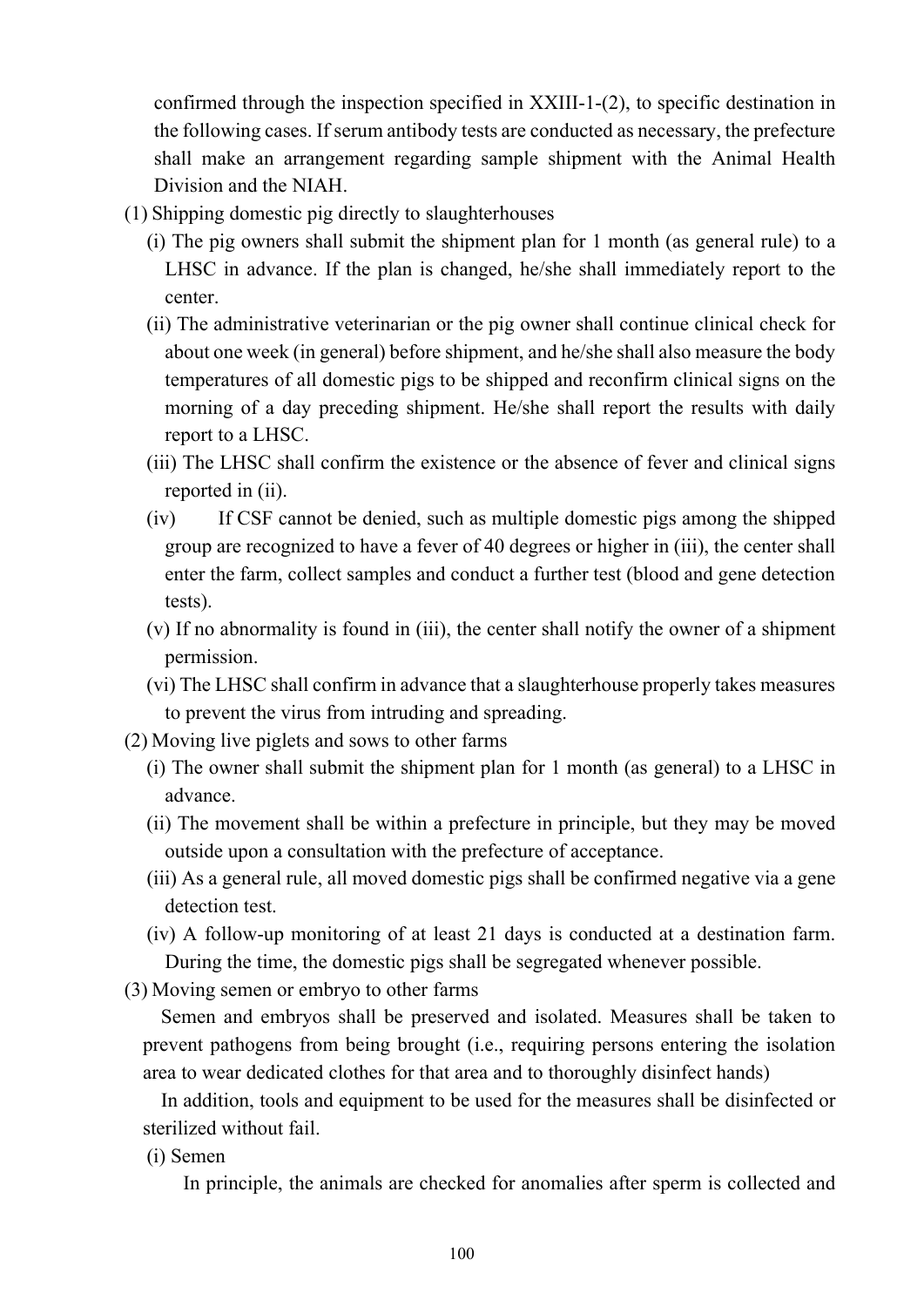the gene detection test is conducted and confirmed negative. Additionally, no semen shall be supplied until the test result is known. Additionally, sperm collected shall be managed separately from sperm already managed in segments until the test result is known.

However, only if blood sampling is problematic, the collected sperm can be used in gene detection tests and shall be confirmed negative.

(ii) Embryo

In principle, the animals are checked for anomalies after embryo is collected and the gene detection test is conducted and confirmed negative. Additionally, embryos shall be managed separately from embryos already managed in segments until the test result is known.

(4) Moving carcasses, manures, bedding materials, feedstuff and livestock feeding equipment

Only when it can be confirmed that the following requirements are met at a farm where the prefectural animal health inspector has confirmed reared domestic pigs have no clinical abnormalities, is it possible to move domestic pig carcasses, manure, bedding materials, feedstuff and livestock feeding equipment to incineration facilities and other necessary facilities for incineration, burial, rendering, composting or disinfection after a consultation with the Animal Health Division.

- (i) Measures at the time of movement
	- a. The prefectural animal health inspector shall confirm the existence or the absence of abnormalities in the domestic animals in the relevant farm on the day of movement or the previous night, by the daily report.
	- b. The prefectural animal health inspector shall instruct the use of enclosed carrier vehicles or sealed containers as a general rule. If neither is available, cover the floor and side surfaces of carrier vehicle with plastic sheets and, after loading the package, cover the upper part of load with a plastic sheet as well, or take other measures necessary to prevent any load spillage.
	- c. Disinfect the entire surface of the carrier vehicle before and after loading. In addition, the prefectural animal health inspector shall confirm the status of disinfection whenever possible.
	- d. In principle, avoid travelling near other farms, and choose transportation routes that are not used by other livestock-related vehicles.
	- e. Avoid delivery to multiple farms in a row.
	- f. After transport, immediately disinfect the vehicle and materials used. g. T Record the course of the transportation process and maintain a record of its.
- (ii) Measures at the time of incineration, rendering processing or disinfection.
	- a. Take measures such as spreading plastic sheets from the carrier vehicle to the location where carcasses are disposed of;
	- b. Take measures such as separation of the locations for carcasses and product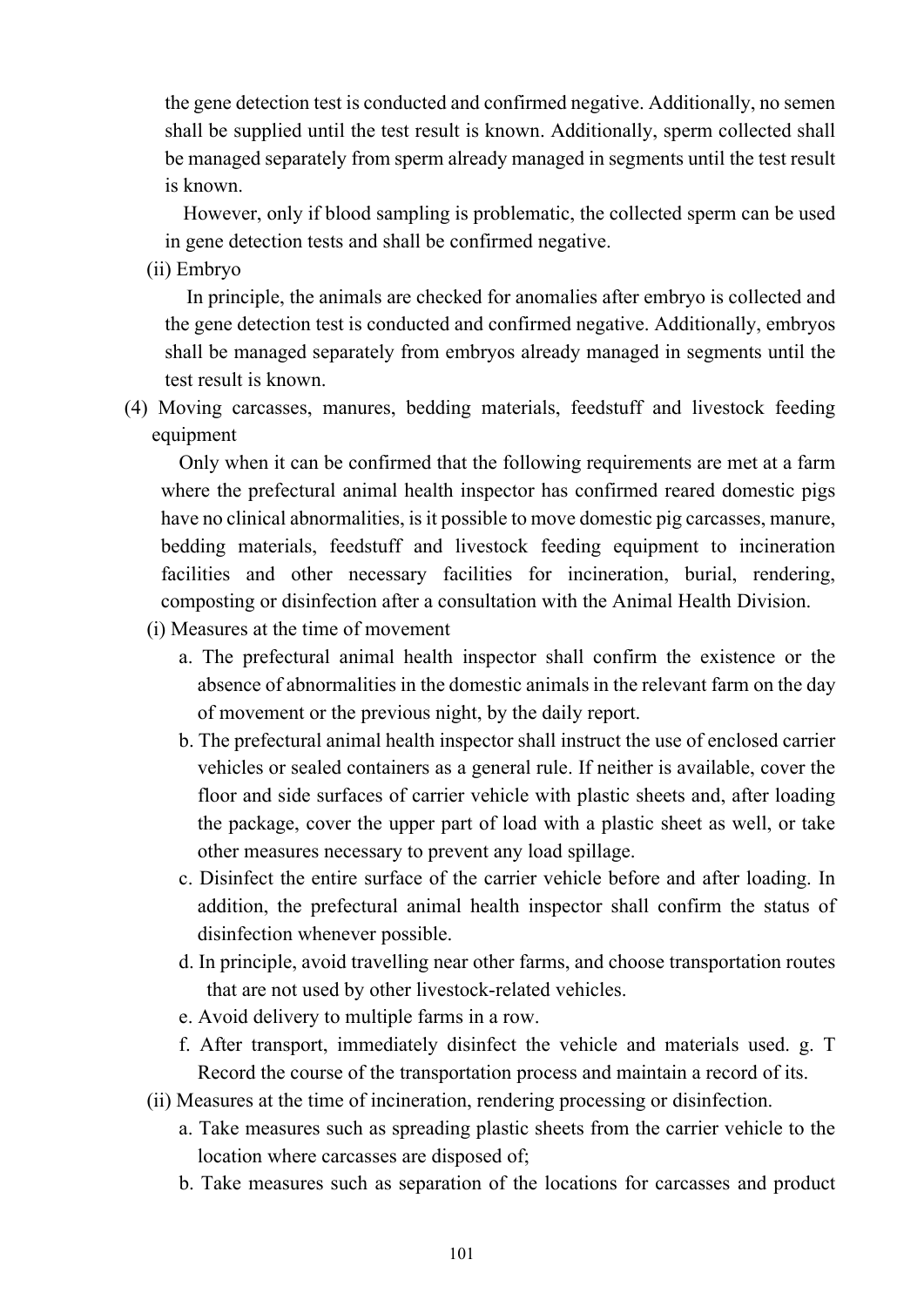storage;

- c. Disinfect the route from the entrance of the disposal facility to the location where carcasses are disposed of, immediately after their introduction into the incineration, rendering or disinfection process; and
- d. A Disinfect livestock feeding equipment by an appropriate disinfection method. In addition, a prefectural animal health inspector should confirm the status of disinfection whenever possible.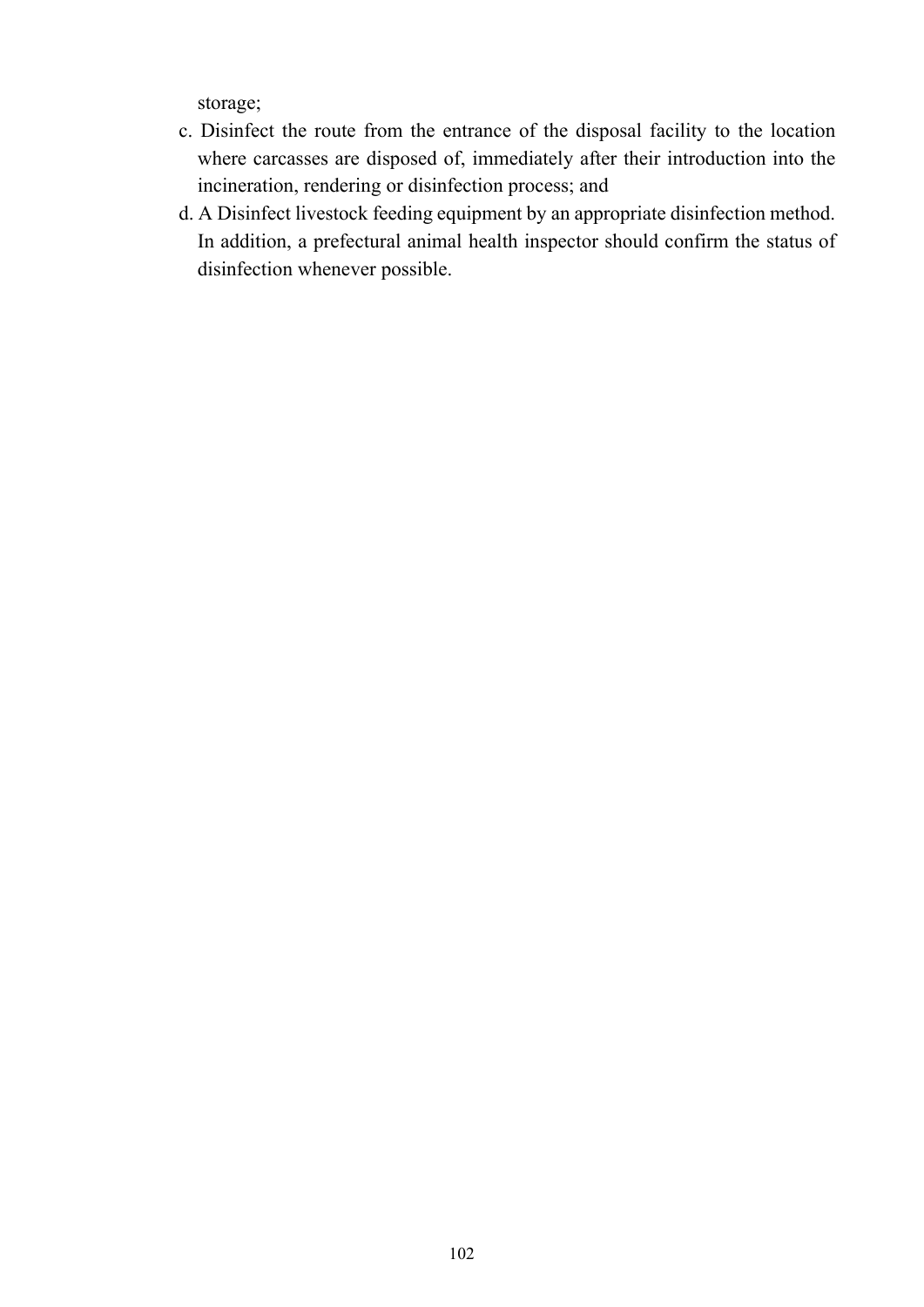# <span id="page-14-0"></span>**XXI Restrictions on events at facilities gathering livestock (Articles 26, 33, and 34 of the Act)**

# **1 Restriction within the movement restriction zone**

- (1) The prefecture shall suspend the following businesses or events within the movement restriction zone upon a consultation with the Animal Health Division.
	- (i) Slaughtering domestic pigs in slaughterhouses
	- (ii) Events such as livestock markets, where domestic pigs are gathered
	- (iii) Free range for domestic pigs
- (2) The prefecture shall order the owners of slaughterhouses, rendering facilities in the movement restriction zone to carry out necessary disinfection by setting a time limit, and shall have them install necessary disinfection facilities as necessary.

## **[Note 87] Period for disinfecting facilities gathering livestock**

In principle, the period should be based on the lifting of the movement restriction zone.

# **2 Resumption of slaughterhouses**

(1) Requirements for resumptions

As for slaughterhouses in the movement restriction zone, if they satisfy all of the following requirements, the prefecture can allow them to resume operations based on a consultation with the Animal Health Division. In the cases where an outbreak of CSF occurs in the slaughterhouse, disinfection inside the plants shall be completed in addition to these requirements.

- (i) Vehicle disinfection equipment has been installed.
- (ii) The facilities receiving live animals shall be clearly distinguished from other areas in the facilities.
- (iii) Regular cleaning and disinfection are executed.
- (iv) The biosecurity manuals are appropriately prepared and referenced/used by employees.
- (v) A system shall be in place to comply with the provisions described in (2) below.
- (2) Matters to be observed after resumption of operations

After the resumption of operations, the facility shall be thoroughly managed so that following requirements are strictly observed:

- (i) Those entering the facility must wear dedicated outerwear, boots, head cover or gloves.
- (ii) Vehicles are thoroughly disinfected both going into and out of the facility.
- (iii) Animal deliveries are to individual farms only with no stops made at multiple farms.
- (iv) In the case of carrying in domestic pigs from a farm located within the movement restriction zone, adjustment shall be made so that no carrying-in vehicles from other farms are present at the slaughterhouses during the carrying-in operation, and the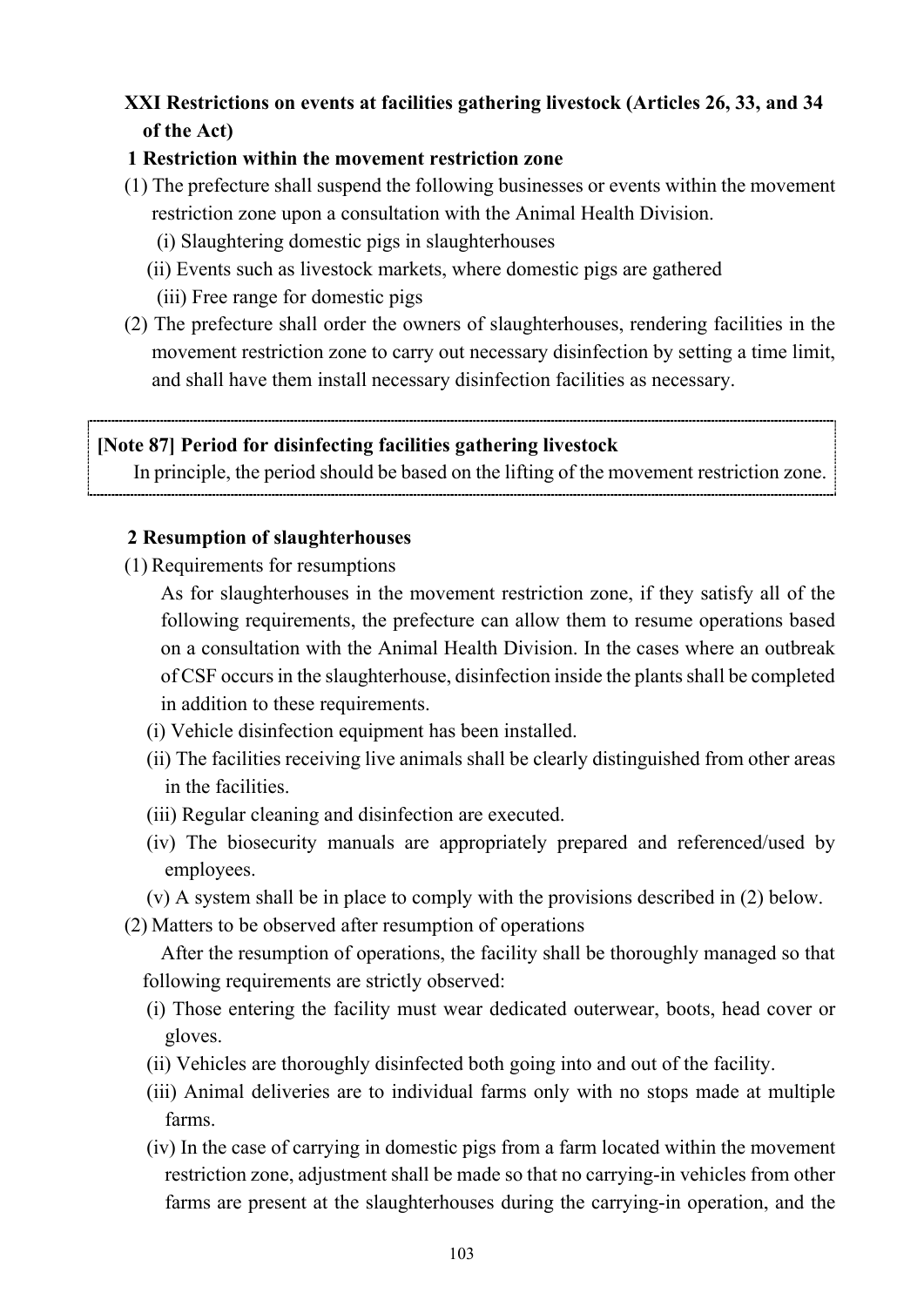facilities receiving live domestic pigs site shall be disinfected before and after carrying in the relevant domestic pigs $(v)$  If domestic pigs are carried in from a farm in movement restriction zones , these pigs shall be carried in at the end of the day and be slaughtered and dressed within the day of being carried in;

- (vi) If it is determined that carried-in domestic pigs are unsuitable for slaughter and dressing pursuant to the Slaughterhouse Act (No. 114 of 1953), they shall not be returned to the farm but promptly disposed; (vii) Animals delivered shall be grouped according to farm of origin and managed separately.
- (viii) Delivery and shipment of domestic pigs and pork products shall be recorded and the record stored.

## **[Note 88] Matters related to events without gathering domestic pigs**

Since it is possible to prevent the spread of CSF by thoroughly disinfecting areas around identified points where wild boars are diagnosed positive, prefectures shall announce that such events will be approved so long as proper disinfection procedures are followed as necessary. In addition, the prefecture will instruct to ensure that those who participate in events, from affected areas of CSF are not subjected to unfair treatment such as restrictions on their participation.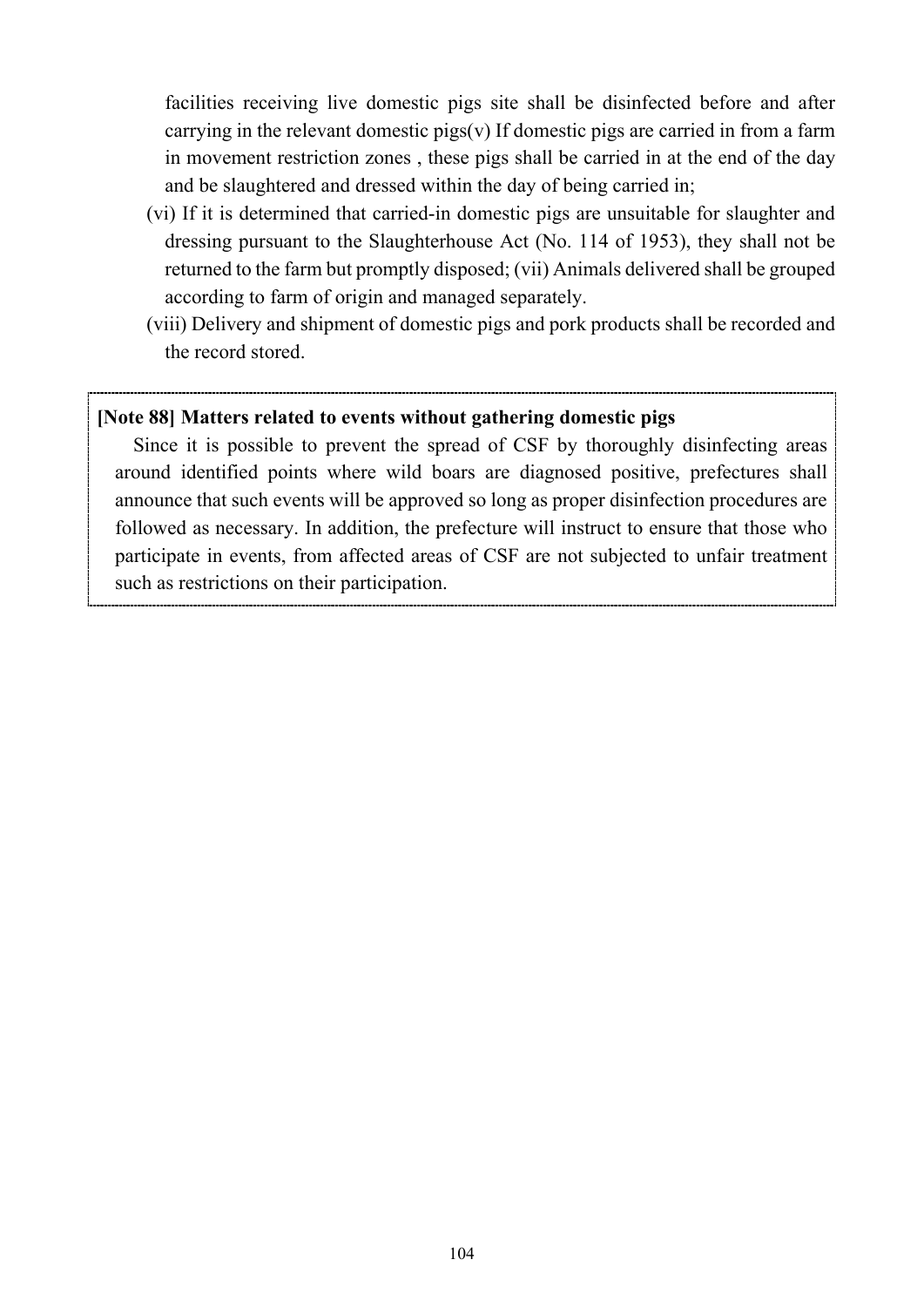# <span id="page-16-0"></span>**XXII Installation of disinfection points (Article 28-2 of the Act)**

- 1 The prefecture shall, in a case of having notified of a confirmation of affected wild boars as per the provision of XVII herein, promptly install disinfection points in collaboration with the municipalities, competent police department, road administrator, with emphasis on the prevention of virus spread.
- 2 As for the concrete location of the disinfection points, the entrances of mountain roads where wild boars are diagnosed positive to CSF pursuant to XVII, neighborhoods of the farms around the affected areas, the borders of the movement restriction zone shall be selected in consideration of the following criteria. Additionally, if there are any epidemics of domestic pigs, the location shall be revised accordingly.
- (1) Conditions of the mountain paths and road system
- (2) Traffic of personnel or general vehicles
- (3) Traffic of livestock-related vehicles
- (4) Topography of the area such as mountains or rivers
- 3 In constructing disinfection points, facility structures shall be designed to enable effective disinfection of not only vehicles related to livestock industry or quarantine, but also general vehicles so that the spread of viruses by vehicles can be completely prevented.

Vehicles related to livestock industry or quarantine in particular shall be instructed to drive through to the points for especially thorough treatment including disinfection of the drivers' clothing and the interior of the vehicles.

Additionally, the prefecture shall take measures to prevent cross-contamination between vehicles at the disinfection points, such as installing multiple disinfection points at each location if necessary, paying attention to the location of entrance/exit or traffic flow.

Additionally, if disinfection points are located around mountain paths near locations where wild boars are diagnosed positive to CSF pursuant to XVII, persons passing through shall be thoroughly disinfected to prevent viruses from spreading among wild boars.

# **[Note 89] Items regarding vehicle disinfection**

The Prefecture shall pay attention to the following matters when disinfecting vehicles

# **1 Disinfection at the disinfection points**

(1) Location of the disinfection points

In the discussion of where to place disinfection points, in addition to conferring with police superintendents and road administrators, the effect on the residential environment or agriculture shall be sufficiently considered.

(2) Records of disinfection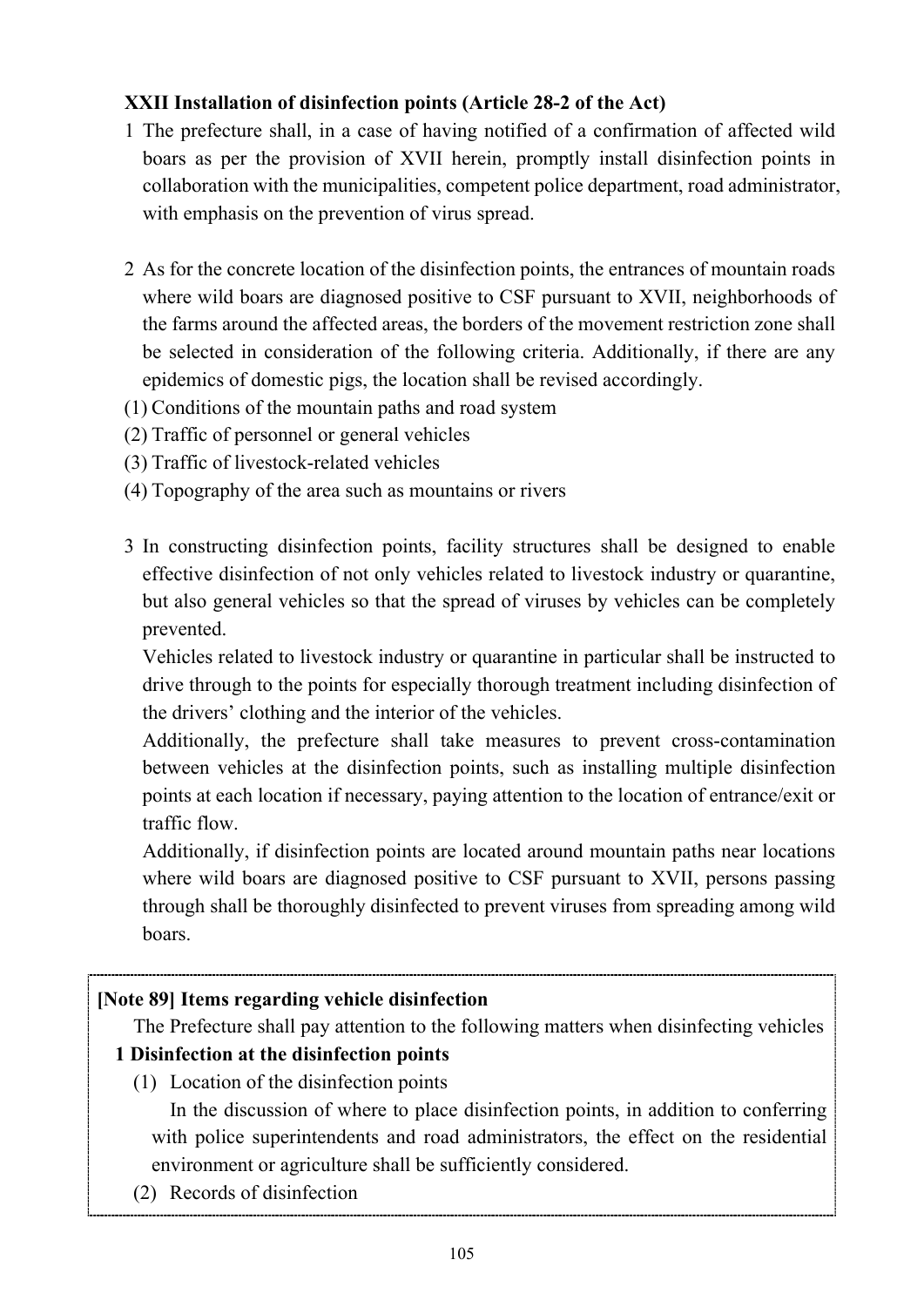If vehicles are processed through disinfection points, a certificate shall be issued as confirmation at destination points. In addition to instructing drivers be in possession of their certificates while on the road, the prefecture shall record and store copies of them so that processed vehicles can be identified.

## **2 Disinfection procedures at the disinfection points**

Disinfection methods at disinfection points, shall be done by wheel dip or vehicle disinfectant mat on the road, or by guiding automobiles into open space such as a parking lot and applying disinfection by power sprayers, and with consideration to the location characteristics. Additionally, personnel for guiding drivers to the disinfection point and those performing disinfection shall be separately arranged.

(1) Vehicles related to livestock

As for the disinfection of vehicles, cationic soap or slaked lime, which are not irritating to the body, shall be used. The entire vehicle shall be disinfected after the mud are removed by power sprayer with focus on wheels and tires. Drivers' seats and cargo beds shall be disinfected by wiping. In these cases, care shall be taken not to leave any point, such as movable parts undisinfected, Hands and shoe soles of drivers shall be also thoroughly disinfected.

(2) General vehicles

At least, drive through wheel dip or disinfectant mats shall be implemented. In these cases, disinfectants shall be regularly replaced so that sufficient effectiveness may be maintained.

## **3 Period for disinfection point operations**

In principle, disinfection points are generally operated until the movement restrictions are lifted from the area. However, depending on the spread of the virus, the operation period shall be reviewed upon a consultation with the Animal Health Division as necessary.

## **4 Providing accurate information and instructions**

Prefectures other than the affected prefecture shall supply precise information and appropriate instructions so that vehicles from the affected prefecture may not be restricted from entering other prefectures after the appropriate disinfection.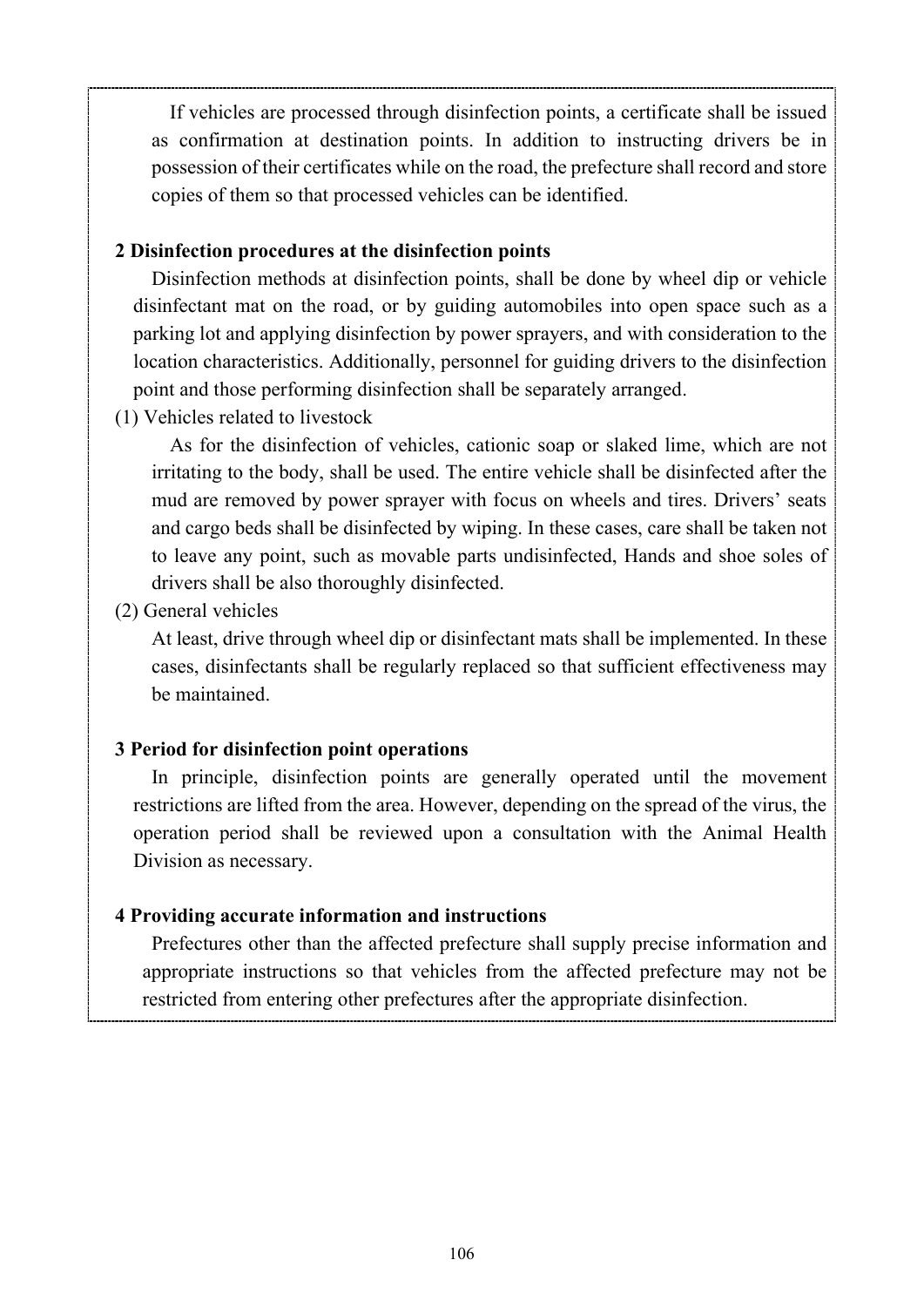# <span id="page-18-0"></span>**XXIII Confirmation of the status of virus spread**

## **1 Confirmation of the status of virus spread**

The prefecture shall, in a case of having notified of a confirmation of affected wild boars as per the provision of XVII herein, immediately take the following measures upon a consultation with the Animal Health Division. These measures can be taken before the diagnosis pursuant to XVII as necessary.

## (1) Inspections among wild boars

The prefecture shall conduct antigen tests and antibody tests (as a general rule) on wild boars that died or were captured within a 10-km radius of the point where the said wild boars were identified, to confirm the status of virus spread. Additionally, they shall endeavor to prevent the disease from spreading to other wild boars or domestic pigs.

## **[Note 90] Inspections on wild boars**

As for the inspection specified in XXIII-1-(1) of the Guidelines, the prefecture shall continue gene detection tests for at least 28 days in principle. Sampling shall be actively conducted within 3-km radius of the point. Serum antibody tests will be conducted as necessary.

The prefecture shall request that parties, including hunting clubs, to notify the department in charge and to cooperate by taking samples from the animals in case they encounter dead wild boars or capture live ones. Depending on the status of virus spread, the subject area shall be expanded and the implementation period of at least 28 days shall be continued based on comments from experts, including commissioners of the subcommittee.

# **[Note 91] Preventing the spread among wild boars and from wild boars to domestic pigs**

The prefecture shall examine and implement effective measures, including fences, voluntary ban of hunting, coordinating research captures, clearance food materials such as harvest residue around farms as well as reducing wild boar habitat density through capture as necessary, based on the opinions of the government and experts, virus spread status among wild boars in the area, environmental factors (i.e., inhabiting situation of wild boars, number of surrounding farms, rearing density of domestic pigs, and geographical characteristics such as mountains or rivers)

## (2) Inspections among domestic pigs

The prefecture shall conduct on-site inspections on farms (exclusive to farms rearing at least six animals) within the movement restriction zone to confirm the existence or the absence of specific symptoms. In this case, samples for diagnosis shall be taken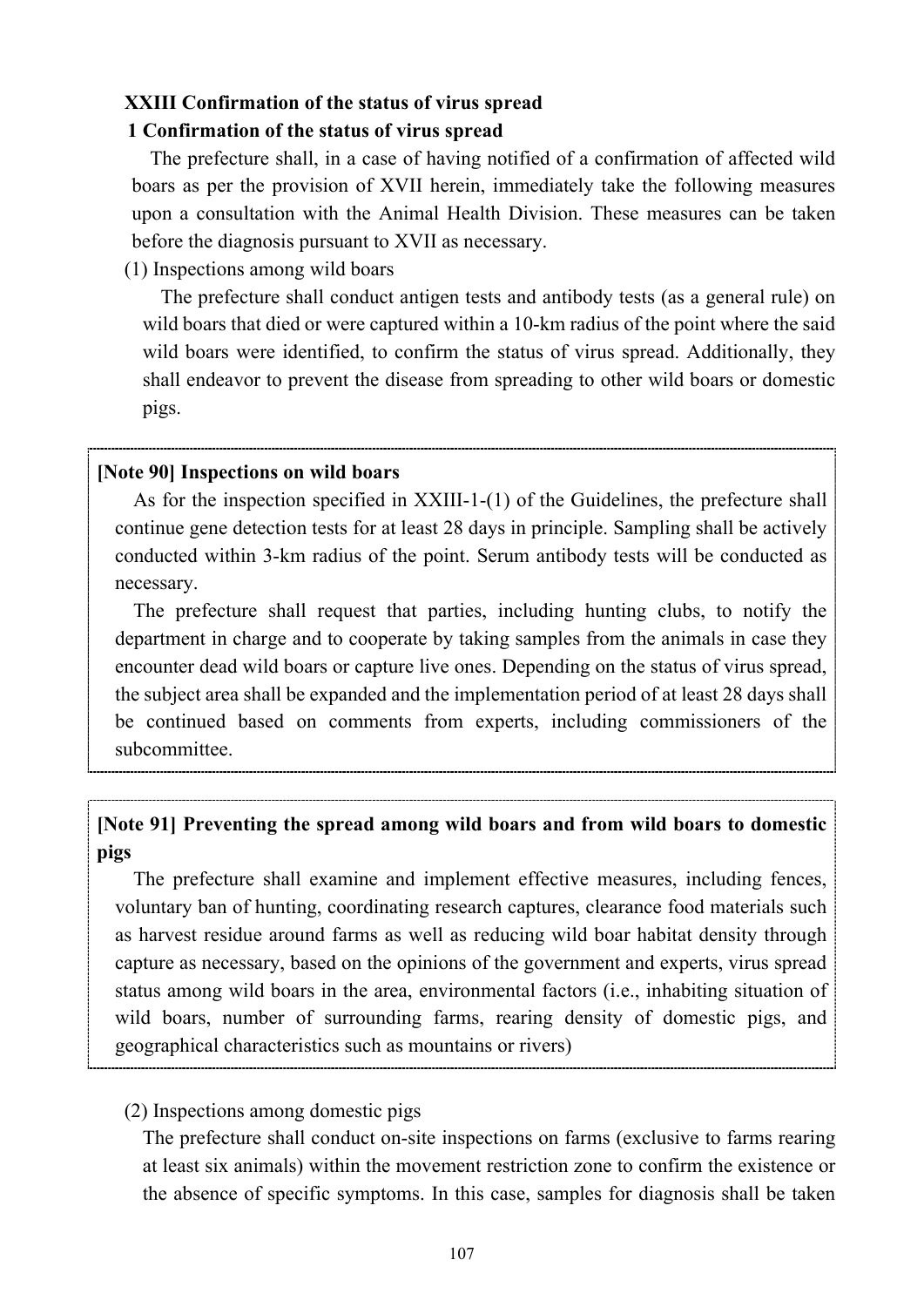and gene detection tests and serum antibody tests conducted as necessary

**2 Measures to prevent spread of virus among wild boars in the neighborhood**

The prefecture shall thoroughly disinfect the points where wild boars inspected as described in 1-(1) were identified, and require related parties, including hunting clubs to handle carcasses appropriately with immediate incineration or burial.

# **[Note 92] Measures to prevent spread of virus among wild boars**

For information on the appropriate treatment of dead or captured wild boars to prevent the spread of viruses, refer to the Guide.

# **3 Confirmation of the compliance to Biosecurity Standards (Article 34-2 of the Act)**

- (1) In a case of having notified of a confirmation of affected wild boars as per the provision of XVII herein, the prefecture shall confirm the status of compliance with Biosecurity Standards on farm in and around restriction zone, through the results of on-site inspections, the most recent investigation on the status of compliance, and the instruction record on biosecurity management in accordance with I-3-(2).
- (2) In the case when, as a result of (1) above, recognizing that the following items in Biosecurity Standards are not being complied with by the owners of domestic pigs, and that CSF is highly likely to spread unless the situation is not improved immediately, the prefecture shall recommend the pig owners in problem to improve by setting time limits and issuing documents specifying the matters to improve, in accordance with the Biosecurity Instruction Plan:
	- (i) Items regarding methods to prevent the spread of contamination with infectious disease pathogens in domestic animals within the biosecurity area
	- (ii) Items regarding methods of preventing infectious disease pathogens of domestic animals from spreading outside the biosecurity area
- (3) In the event that the owner who has received the recommendation set forth in (2) above fails to comply with the said recommendation, the prefecture shall order the owner to take measures pertaining to the Biosecurity Instruction Plan by setting a time limit and issuing a document specifying the matters to improve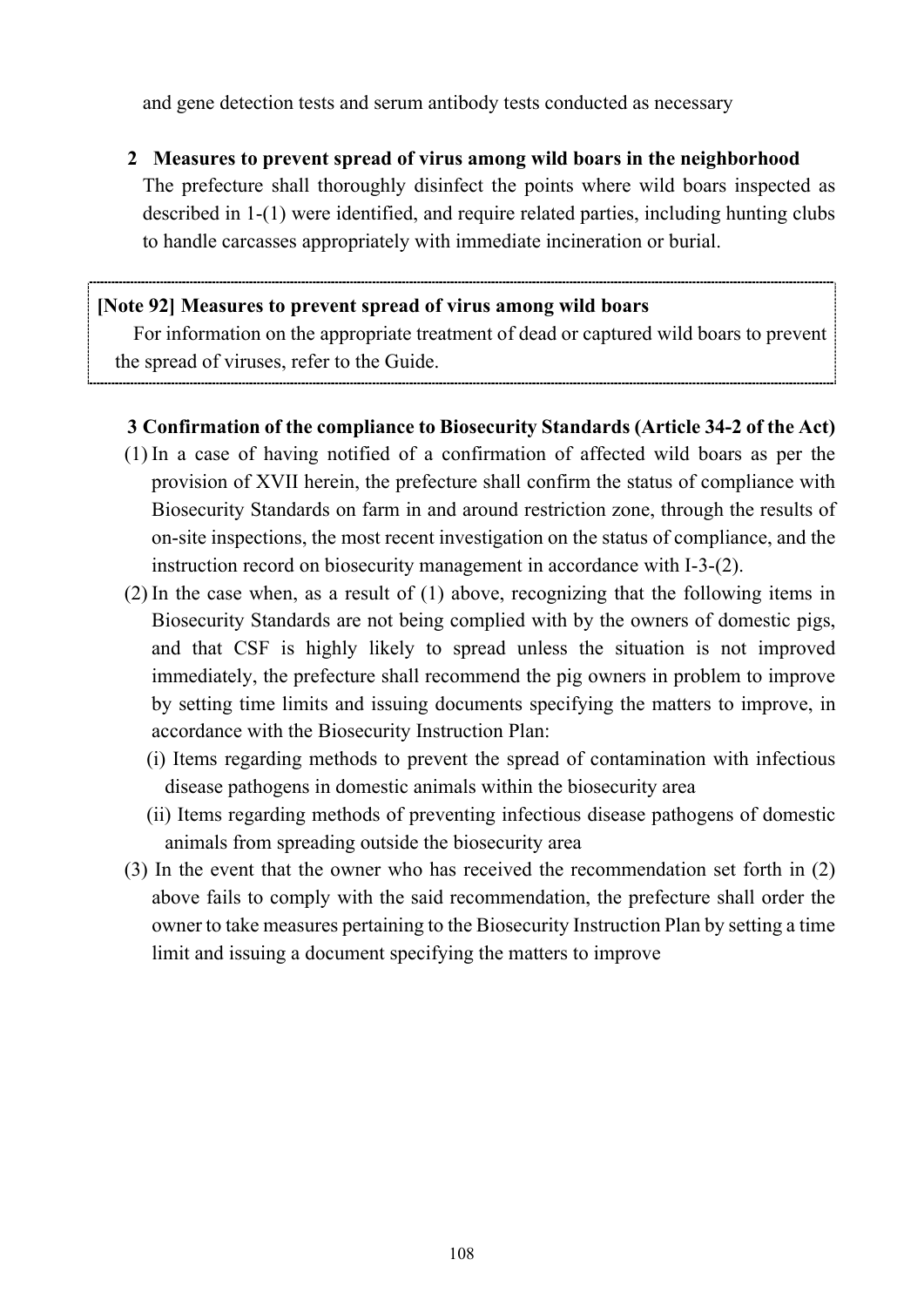## <span id="page-20-0"></span>**XXVI Spreading oral vaccine**

In cases in which CSFV is likely to be spreading among wild boars per results of the investigation in III-1-4, XII-6 or XXIII-1-(1), the government and the prefecture shall, in cooperation with municipalities and related organization such as hunting clubs, take the following measures in principle to prevent further spread of CSF among wild boars and the entry of CSFV into farms.

- 1 The MAFF shall decide whether to use oral vaccines based on the expert opinions including wild boar experts, in consideration to the status of the spread of CSFV among wild boars.
- 2 If the use of oral vaccines is decided as per 1, the MAFF shall formulate and publish "Guidelines regarding the implementation of spreading oral vaccine (hereinafter referred to as "Implementation Guidelines" in 3)" which describes oral vaccine usage or methods to analyze and evaluate its effects/ effectiveness of oral vaccine sprays
- 3 The prefecture shall formulate the prefectural plan about spreading oral vaccine based on the Implementation Guidelines with the assistance of the government, municipalities, and related organization such as hunting clubs, and conduct it effectively and efficiently.

## **[Note 93] Oral vaccine spreading**

The prefecture shall implement oral vaccination and reduce habitat density by capturing wild boars, and shall, as necessary, review other effective measures based on the opinions of the government and experts.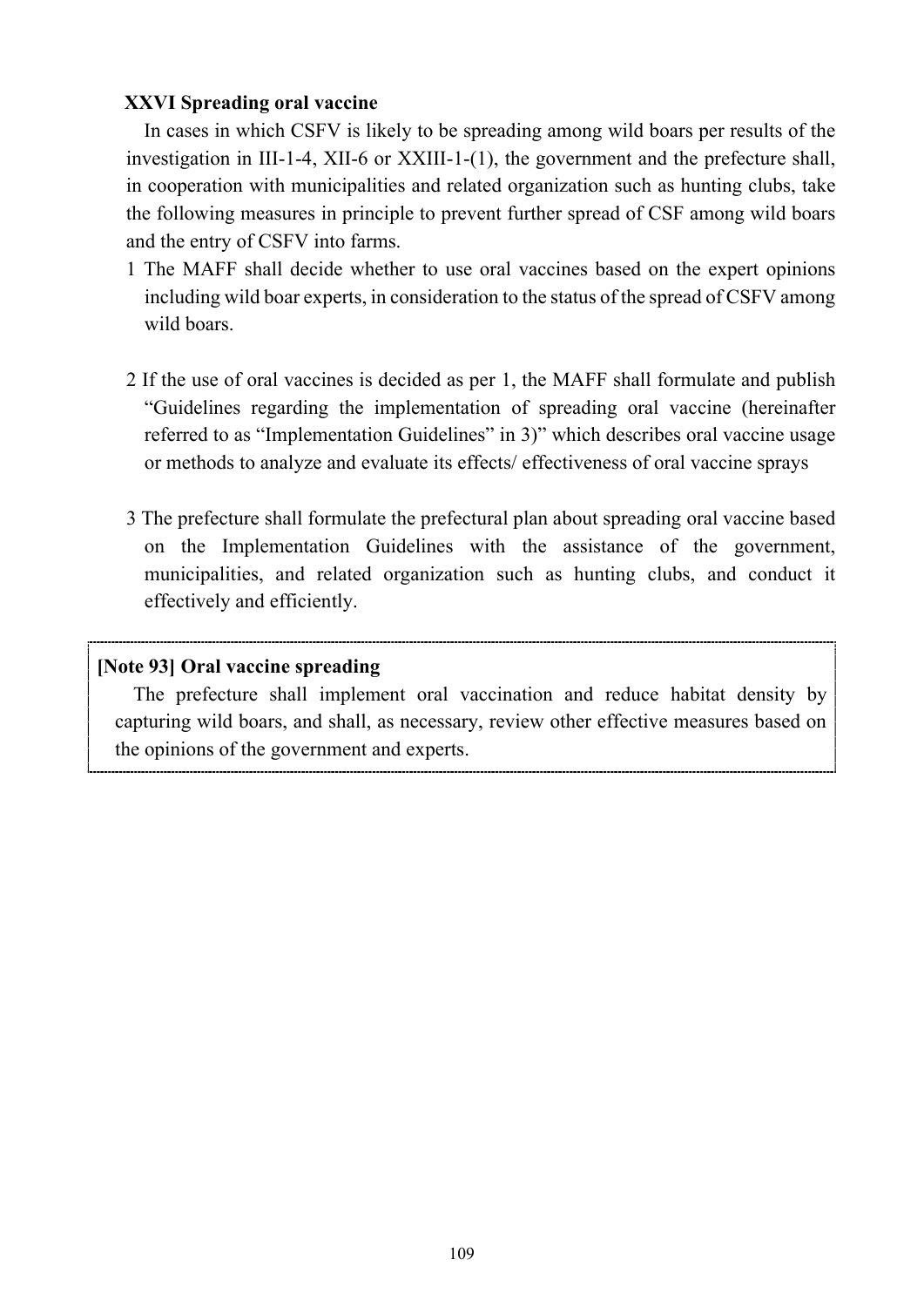## <span id="page-21-1"></span><span id="page-21-0"></span>**Chapter 4 Others**

# **XXV Others**

- 1 Domestic pigs possessed by related parties in the livestock industry, including genetically important pigs such as sire pigs, are not individually and specially treated at all. On this assumption, related parties in the livestock industry shall distribute risks regularly by keeping the genetic resource with frozen semen and frozen embryos and dispersing the holdings of sire pigs.
- 2 The Director-General of the Food Safety and Consumer Affairs Bureau, MAFF, shall, as needed, separately lay down notes when implementing control measures on the basis of this Guidelines.
- 3 The MAFF shall promote research and development that will contribute to the improvement of control measures, and when these efforts have produced results, it shall promptly review this Guidelines.
- 4 In consideration of the fact pig owners and personnel in charge of control measures may continue to suffer from psychological stress even after completing all control measures, the prefecture shall endeavor to provide support, by visiting farms and maintaining consultation services even after the completion of control measures on the infected farm. Additionally, they shall provide the pig owners, municipalities, and related organizations with the results of epidemiological investigation and information regarding re-introduction of domestic pigs.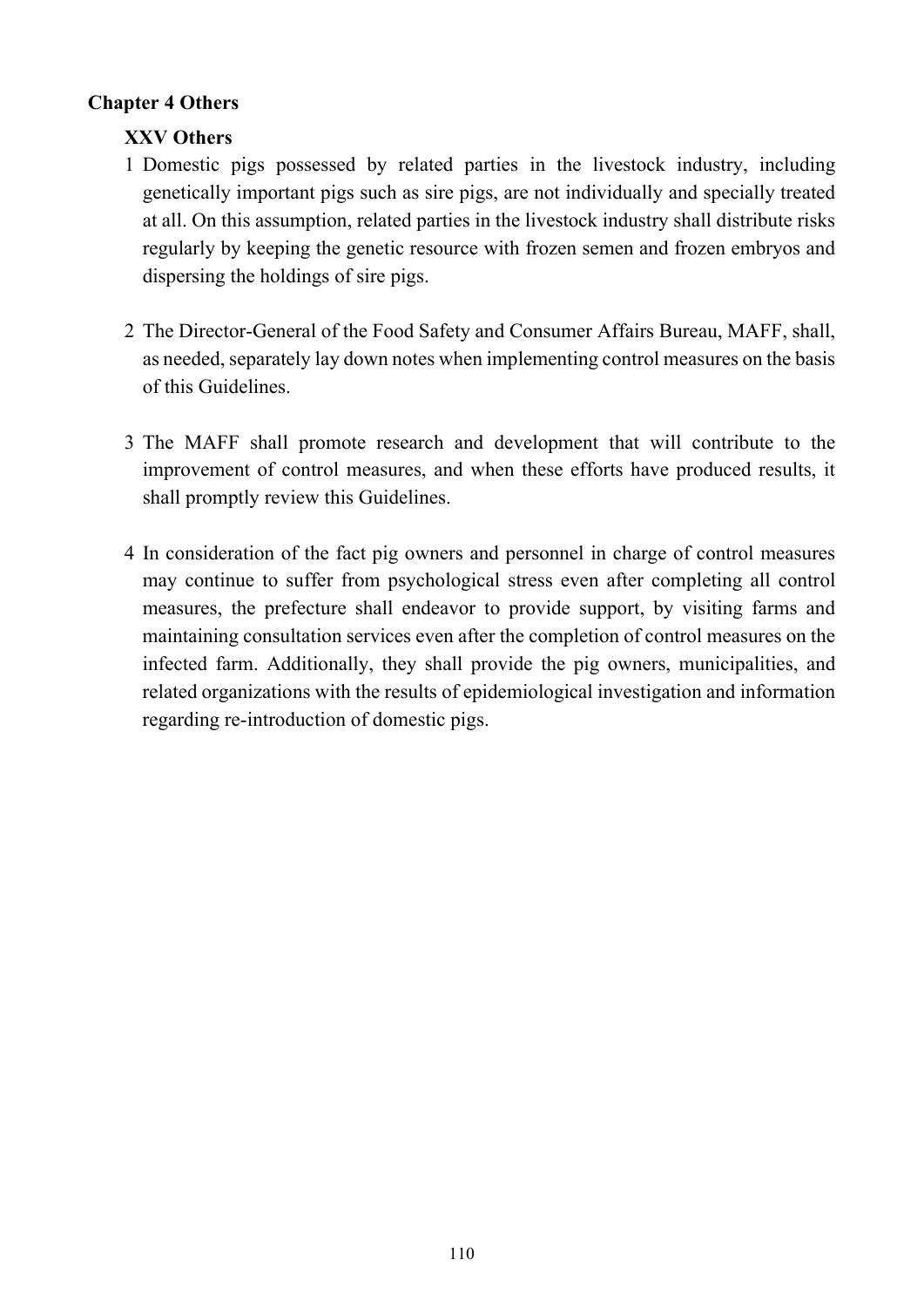### <span id="page-22-0"></span>**[Reference]**

### <span id="page-22-1"></span>**Diagnosis Manual of CSF**

CSF is a pestivirus of the family Flaviviridae and antigenically and structurally very similar to the viruses that cause Bovine viral diarrhea virus (BVDV) and Border disease virus (BDV). Clinical signs of pigs affected with CSF (hereinafter referred to as "this disease") and autopsy findings vary considerably depending on virus strains and the host pigs. If a pig fetus is infected with a ruminant pestivirus such as BVDV and BDV, the symptoms may resemble those of CSF so closely that it would be impossible to distinguish the two.

Regardless of their stages of development, pigs infected with this disease show the main clinical signs of fever, huddling, decrease or loss of appetite, torpor, weakness, conjunctivitis, constipation, followed by diarrhea and an unsteady gait. A few days after the onset, purpura may occur in the auricle, abdominal or inner thigh regions. In acute cases, pigs die within one or two weeks, without any showing clinical signs of this disease.

As in cases of different virus strains, either subacute or chronic forms apply depending on the pig's age in months and condition. Infected animals subsequently die within a period spanning two to four weeks to a few months. In its chronic form, symptoms such as developmental delay, decrease or loss of appetite or intermittent fever or diarrhea appear. Immunogen and leukopenia are often observed before fever is evident and the immunosuppression effects such as these can cause concurrent infections.

In its acute form, visible pathological changes tend not to emerge. Typical visible symptoms are reddened and enlarged lymph nodes, epicardial bleeding as well as bleeding in the kidneys, bladder, skin, or subcutaneous tissue. In its subacute or chronic form, necrotizing or "buttonshaped" ulcers on gastrointestine, epiglottis, or laryngeal mucosa in addition to the above findings are observed.

In terms of histopathological findings, lesions such as parenchymatous degeneration of lymphoid tissue, cell growth in vascular fibroblasts and nonsuppurative meningoencephalitis with perivascular cell infiltration emerge, none of which are specific to CSF.

Accordingly, although this disease presents multiple clinical signs and lesions, they are not specific to this disease. Making a diagnosis using clinical signs and finding differences from viral diseases such as ASF, postweaning multisystemic wasting Syndrome (PMWS) and porcine dermatitis and nephropathy syndrome (PDNS) and salmonellosis, pasteurellosis, actinobacillosis and Hemophilus parasuis, which cause sepsis is difficult.

Therefore, laboratory virologic diagnoses are most important. Laboratories employ direct methods to detect antigen factors such as CSFV, its nucleic acid, or viral antigen, as well as indirect methods to detect virus-specific antibodies. Although the latter antibody detection method is subject to problematic cross-reaction with ruminant pestivirus such as BVDV. As in its acute form, pigs show clinical signs and die before detection of the specific antibodies that are used mainly to monitor the cleanliness.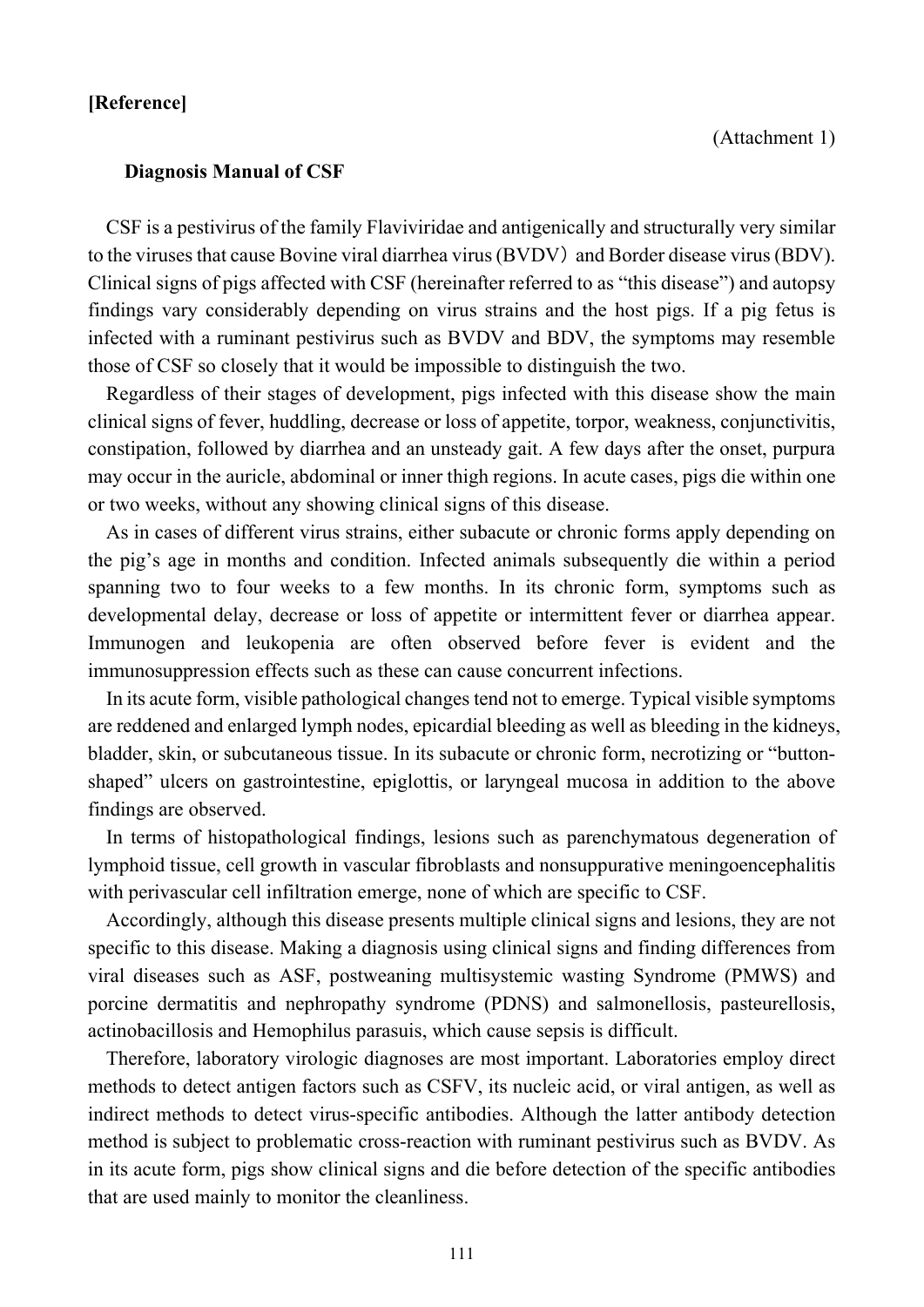# **A Domestic pigs**

# **I Antigen test**

# **1 Test policy**

When diagnosing cases of which this disease is suspected, considering the rapidity and the number of processable samples, the CSFV antigen detection method by fluorescent antibody staining of frozen sections is the best. Accordingly, rather than multiple organs collected from a single pig suspected of carrying this disease, it is preferable to test tonsils from many pigs suspected of carrying this disease to prove the viral antigen of this disease.

In addition, a PCR test shall be conducted using blood as a material where there are viral isolations through cell culture and living organisms in tandem with viral antigen detection using the fluorescent antibody method. Although detection is possible by viral isolation method within approximately 24 to 48 hours, provided the virus exists in high concentrations, it is preferable to continue observation for least one week, since the amount of the inoculated virus might have been small. It is important to conduct RT-RCR parallel to viral isolation to confirm the existence of a virus at an early stage. However, since it is necessary to confirm that the amplification product was not derived from another pestivirus (described below) or from PCR products derived from other positive samples or positive control (cross-contamination), a comprehensive judgment, taking also viral isolation results into account, should be implemented.

Additionally, consideration of how cells used in viral tests are maintained and managed in advance, procurement of dry ice to be used to produce frozen sections and precooling of cryostat sections for smooth diagnosis is preferable. In the event that dry ice is not readily available, n-hexane preserved at -80℃ can also be substituted.

## **2 Collection**

- (1) After arriving at a farm, conduct a clinical test and if the signs in IV-2 of the Guideline are confirmed and CSV is suspected, prioritize pigs with the signs and conduct a diagnosis.
- (2) It is desirable to swiftly collect samples from pigs, which are disposed of for diagnosis, or those immediately after death. In addition, when obtaining necropsy materials, live tissue materials should be prioritized, while those remaining for tissue fixing should be kept in formalin. Live tissue materials include the tonsil (all one sides), kidney (including cortex) and spleen (partial) and are used not only to produce emulsion for viral isolation but also frozen sections, striving not to destroy the organizational structures when collecting them. Individually, the collected materials should be placed into a sterilized 6-hole plate, which should then be fixed and have the cover sealed with vinyl tape. The next step would be to place it into a plastic bag, refrigerate (ice) it and bring it back to the examination room. If a pig is infected, its live tissue materials and blood include a high quantity of virus. As used sampling and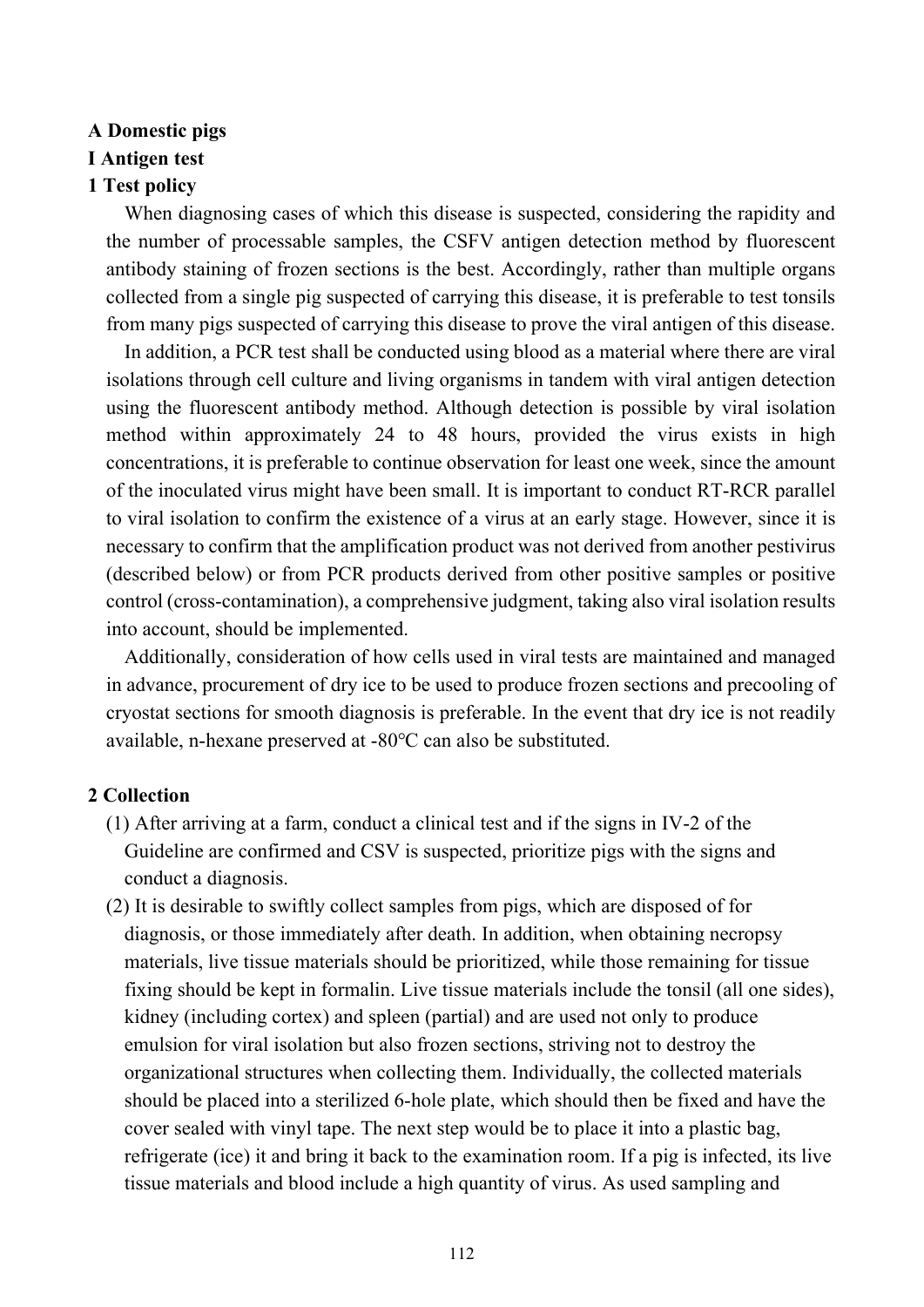dissecting instruments are polluted with high viral loads, they should be handled with due care.

In addition, if a live pig shows signs arousing suspicions of this disease, its blood (blood serum or blood with anticoagulant added) should be collected to use materials for not only antibody and leukocyte counting tests but also viral isolation and PCR tests.

# **3 Producing frozen sections and emulsions**

Materials for producing frozen sections shall not be thawed and fresh materials are used. During each manipulation, measures for litter pathogen control should be taken, such as laying out a cotton cloth impregnated with disinfection liquid on a table.

- (1) Processing of live tissue materials
	- a. Cut three portions of tissues respectively around 1 cm x 5 mm in size (tonsil), or 1 cm x 1 cm (kidney and spleen) to create frozen sections.
	- b. Place about 1 g of the remaining tissue on a petri dish to produce an emulsion and weigh it. Store it in ice until an emulsion is produced.
	- c. Enter the pig number and specimen name on filter paper.
	- d. Place a tissue for producing a frozen section with the cutting surface face up on the filter paper. On this occasion, be careful to make a vertical section of the crypt for a tonsil and renal tubules epithelium for a kidney.
	- e. Pick up the filter paper with the tissue fragment thereon with tweezers and soak it in nhexane chilled by dry ice or acetone (around -80℃) for rapid freezing. Note that if it is excessively soaked, the tissue fragment will be broken.
	- f. When it is frozen, move it quickly to cryostat storage, place it into a cold- resistant tube and store it in a -80℃ deep freezer.
- (2) Producing a frozen section specimen
	- a. When frozen tissue is in the cold-resistant tube according to (1)f., take out the tissue fragment from the cold-resistant tube in cryostat storage.

b. Place the tissue fragment on a sample table with the compound.

- c. Facing.
- d. Produce a 6 μm section.
- e. Place sections on a silicon coat-processed slide glass.
- f. Dry them immediately with a dryer.
- g. Fix it with cold acetone for ten minutes.
- h. Dry it with air to create a slide glass specimen.

(3) Produce emulsion for viral isolation and PCR test (using a homogenizer and cellcrushing apparatus is acceptable)

- a. Place a tissue fragment in (1)b. in a mortar.
- b. Shred the tissue fragment with scissors in the mortar.
- c. Add silica sand appropriately and lightly grind down the tissue fragment with a pestle.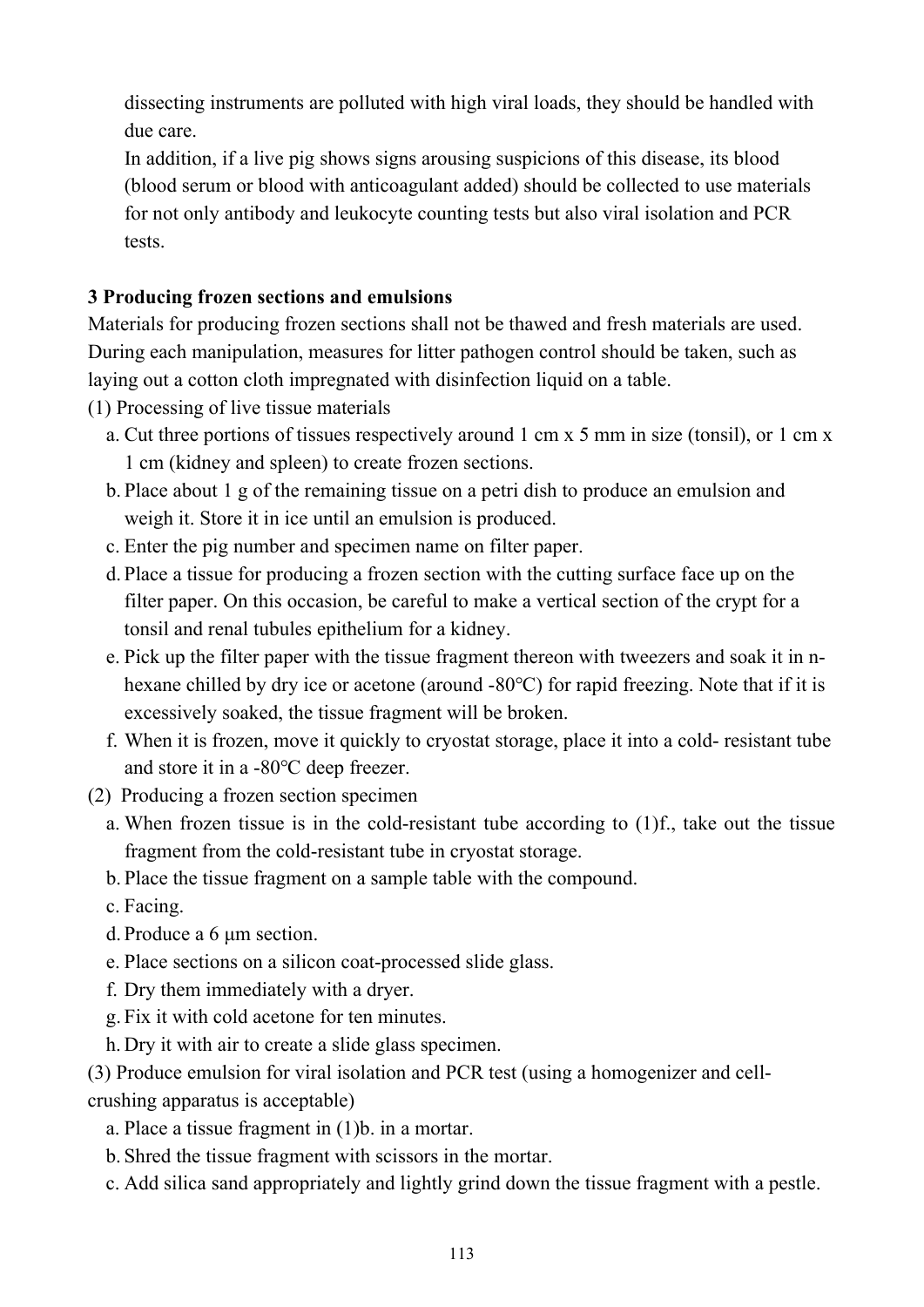- d. Place the cultures there so that the weighed tissue fragment can be 10%w/v and emulsify it effectively (for example, when the tissue fragment is 1 g, 9 ml cultures should be added.)
- e. Move the emulsified tissue fragment into a centrifuge tube.
- f. Cool and centrifuge at 3,000 rpm for 15 minutes.
- g. Move the supernatant to a small test tube and create a 10% emulsion.

## **4 Isolation of the virus (using chamber slides as opposed to coverslips)**

To prepare a cover slip specimen, emulsion is inoculated after producing a cell sheet on a cover slip. The Fetal Bovine Serum (FBS) used in the cell culture shall be negative to BVDV antibody. Additionally, if the individual has both the virus and neutralizing antibody, sometimes virus isolation from the emulsion becomes negative. Therefore, a weak emulsion (as described below) shall be also inoculated. After inoculating the emulsion, cells on the cover slip are sampled every day, immobilized with cold acetone, and the CSFV antibody in the cytoplasm is detected with fluorescent antibody method. Given that the observation period is at least one week, if the viral load of the emulsion is low and consequently the specific fluorescence is not observed in the cell sheet on the cover slip until the day three, the cover slip should be inserted into another six-hole plate to prepare a cell culture. If the specific fluorescence is not observed on the day four, inoculation of the supernatant of the cover slip on the cell culture prepared on the previous day should be done and culturing continued. From days five to seven, the above observation should be performed on the cell culture's cover slip.

Additionally, measures such as laying cotton cloth containing disinfectant solution shall be taken in each operation to prevent pathogen from scattering.

## (1) Preparation of cultured cells

- a. CPK cells are used for viral isolation (note that this differs from the CPK- NS cell in II-4) and subculture cells with three times the amount.
- b. Enter three to four coverslip sheets (6 x 18 mm) into each hole of a six- hole plate to avoid overlapping other sheets.
- c. Place 3 ml of cell-suspended liquid into each hole. On this occasion, note that the coverslip may suspend and be overlapped.
- d.Culture it overnight at 37°C.
- e. Next day, confirm the cell sheets are formed and use them.
- (2) Produce an emulsion vaccination and coverslip specimen
	- a. The amygdalae emulsion should be filtrated with a 0.45 μm filter and

clogging can be prevented if filtered with a glass filter in advance.

b. Produce a dilution sequence of emulsion and blood (use a stock solution, 10x or 100x diluted) and vaccinate 0.2 - 0.3 ml of the volume to cell sheets in (1)e. (the stock solution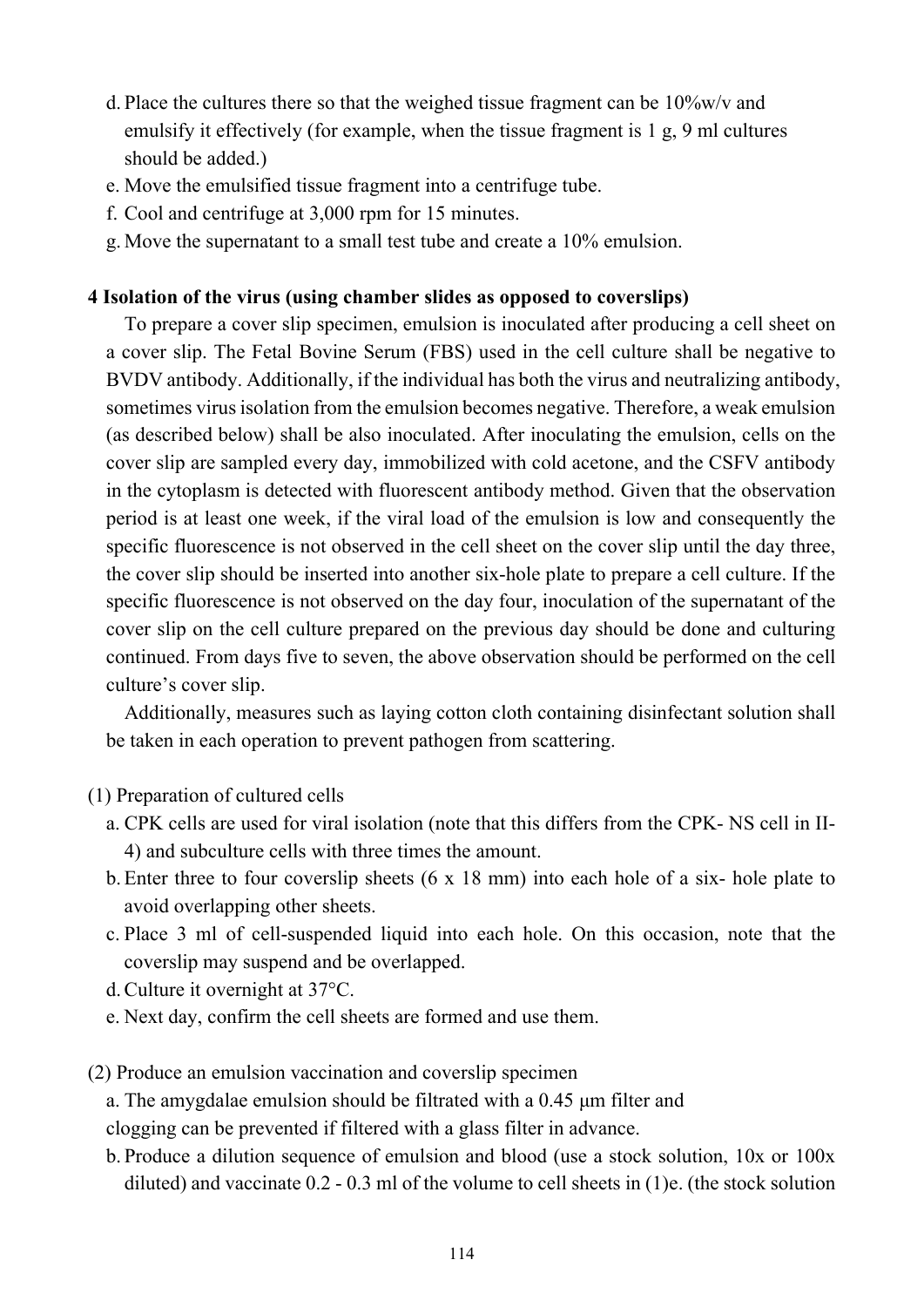should be stored at least until the test is completed.).

- c. Stand them still for viral absorption for 1 hour, during which tilting should be conducted for 15-20 minutes.
- d.Wash the cell surfaces in PBS or a medium.
- e. Add culture solution containing 5 % blood serum and incubate at 37°C. Although the serum shall be FBS negative to BVDV antibody, it can be substituted with equine serum. In this case, check in advance whether the CPK cell can be cultured with the equine serum.
- f. Take out a coverslip chronologically and after washing with PBS, fix it for ten minutes with cold acetone.
- g. Air dry it to be a coverslip specimen.

### **5 Fluorescent antibody method**

Use a commercially available fluorescent antibody to diagnose CSF for a slide glass specimen in 3-(2) h. and fluorescent staining of a coverslip specimen in 4-(2) g. If a viral antigen is positive in a frozen tonsil section, specific fluorescence, which can be observed only in the cytoplasmic section (the nucleus looks black), is observed in the crypt epithelial cell and fluorescence. On the other hand, if the virus is isolated in the coverslip specimen, specific fluorescence, which is observed within cytoplasm as in the slide glass specimen, is observed either in an entire specimen or part of the cells. It depends on the virus content whether the fluorescence is observed on the entire specimen or a part of it. When the virus amount is small, the infected cells proliferate in focal manner to formulate focuses as the culture time elapses. Since the determination of the test result is done most easily by the focus forming period, it is necessary to observe it for several days. In dyeing either specimen, if GPE-vaccine strain infection coverslip specimen prepared in advance as a positive control of antigen is dyed simultaneously, it will be checked whether there was any problem in the inspection procedure and the determination will be easy. For details of the fluorescent antibody dying method, refer to the manual attached to the fluorescent antibody for Diagnosis Manual of CSF.

#### **6 Conventional RT-PCR**

The blood material in 2-(2) and 10% emulsion in 3-(3) g., or culturing supernatant in viral isolation shall be used as specimens. In addition, to accurately determine when crosscontamination has occurred, the test is always conducted via a method using two types of positive control samples. However, if it is not possible to obtain the positive control specimen in (1)(ii), the test is conducted with the CSFV vaccine strain (GPE-strain) as the positive control specimen according to 7.

Although it is possible to test by the same method when testing semen, when the material is undiluted, it shall be diluted to the same extent (50 folds) as a commercially available semen using a diluted solution for semen, PBS or physiological saline.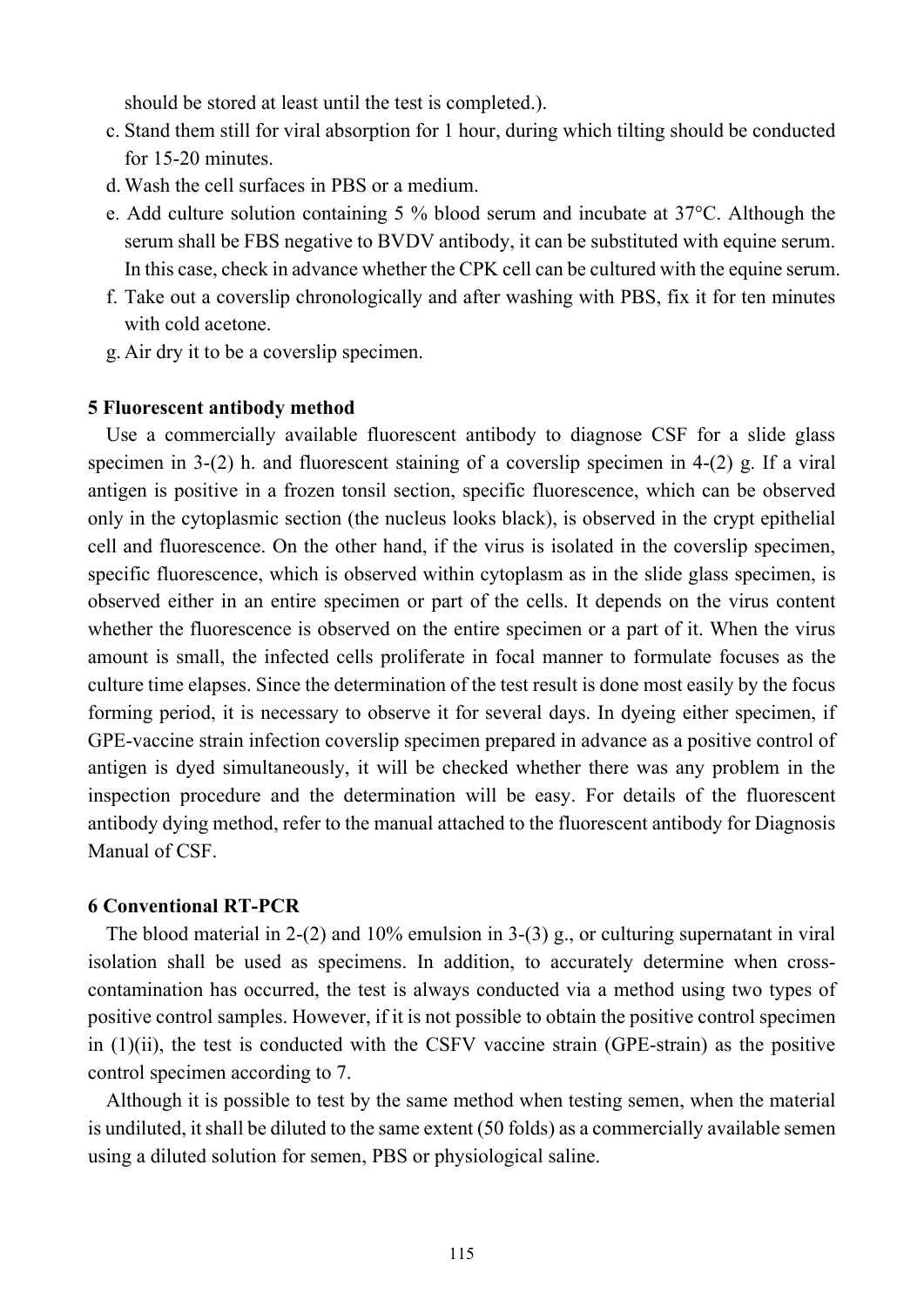### (1) Positive control sample

(i) Positive control sample 1: BVDV culture supernatant

Culture supernatant of BVDV type 1 or 2 is used. RNA is extracted from the sample in the same way as from the test material and used as a positive control sample to determine the success or failure of the test up to the PCR reaction.

(ii) Positive control sample 2: CSFV (GPE-strain) altered DNA

The DNA distributed by the NIAH is used. The sample is a positive control sample used to determine the success or failure of the test from the PCR reaction to the restriction enzyme treatment.

### (2) Extraction of RNA

Commercially available RT-PCR kits or nucleotide (RNA/DNA) extraction kits are easy to use and operate. While refinement with automatic extraction machines is also possible, it should be confirmed whether the inspection in the following items. The materials to extract are blood, emulsion, culturing supernatant and kits suitable for materials shall be selected. Degradation of infectivity titer because of freeze-thaw would not be worried about if appropriate quantity (within the range 50 - 400 μl depending on the kit) of material is dispensed into each of other microtubes than used for virus isolation in preparing specimen for isolating virus. Materials are handled as infectious until denaturant is added and admixed.

In addition, the extraction of RNA must also be carried out for the positive control sample 1. Preferably, the appropriate amount of sample should be dispensed into tubes and stored frozen.

## (3) RT-PCR reaction

Commercially available RT-PCR kits are convenient. Especially, those of one-tube method that can continuously conduct RT and PCR reactions are particularly convenient and capable of mitigating manipulation and cross-contamination problems. However, although some commercially available kits contain UNG enzyme (Uracil-N-Glycosylase) to prevent cross-contamination due to carry-over of products after the PCR reaction, it should be noted that, although this enzyme can be expected to reduce the risk of crosscontamination, it is not suitable for gene analysis after PCR reaction (restriction enzyme treatment, sequence analysis). The target of the test is the 5'-nontranslated region (5'-NTR). However, while the 5'-NTR region is highly preserved and can be detected with high sensitivity, it also detects various types of other pestiviruses other than CSF, such as BVDV, the detected PCR products also need to be analyzed in detail with supplementary tests such as RFLP analysis or gene analysis.

In addition, while positive control sample 2 is placed as a positive control and PBS as a negative control, since there is a risk of cross-contamination, the positive control must be carefully handled with facilities and biosafety in mind.

a. Primer and annealing temperature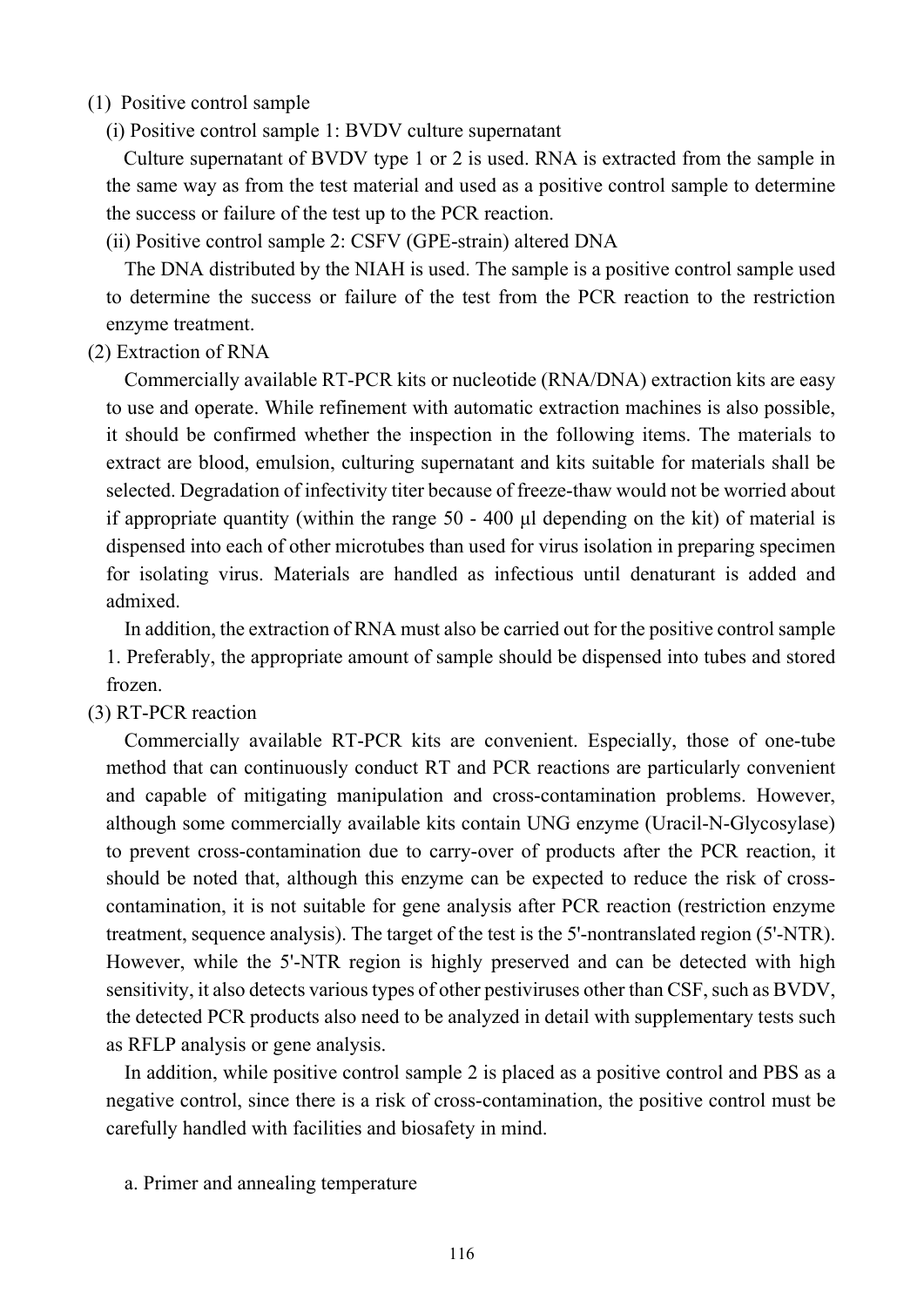Upstream primer "324" and downstream primer "326" by Š.Vilček (Arch.Virol,136:309-323,1994) shall be suitable to detect CSFV. As both Tm values are 56.5°C, PCR annealing (pairing) should be conducted at 55-57°C. The denature (denaturation) and extension (expanding) temperatures and their time and number of cycles are set according to the kit to be used.

| [Primer Sequence]       |                                                           |
|-------------------------|-----------------------------------------------------------|
| Upstream primer $[324]$ | 5'-ATG CCC (T/A)TA GTA GGA CTA GCA-3'                     |
|                         | Downstream primer [326] 5'-TCA ACT CCA TGT GCC ATG TAC-3' |

[Composition of the reaction liquid] Example for SuperScriptⅢ One-step RT-PCR kit, Invitrogen

| $2 \times$ Reaction Mix             | $12.5 \mu$        |
|-------------------------------------|-------------------|
| 324 Primer $(10 \text{pmol/}\mu l)$ | $0.5 \mu$ l       |
| 326 Primer $(10 \text{pmol/}\mu l)$ | $0.5 \mu$ l       |
| Enzyme Mix                          | $1.0\mu$          |
| DW                                  | $8.0 \mu l$       |
| Sample                              | $2.5 \mu$         |
| Total                               | $25.0 \mu$ l/tube |

[PCR reaction condition]



b. Agarose cataphoresis and restriction enzyme treatment

For CSFV, about 280 bp (often 284 bp) of PCR products are produced. Products are electrophoresed in 1-2% agarose gel and observed and photographed under UV radiation.

Since about 280 bp of products are produced also for other pestiviruses, such as BVDV, it is impossible to distinguish CSFV from BVDV on agarose gel cataphoresis. While determination of base sequence is necessary for identifying the virus for sure, simple identification is also possible by digesting the PCR product with restriction enzyme and assaying it with agarose cataphoresis (RFLP analysis).

Moreover, with the method written on this manual, it is possible to check the crosscontamination by processing with 2 kinds of restriction enzyme. The restriction enzyme *Bg*/I and *Eco*RV are used and the assay shall be conducted referencing the constitution of the reaction solution shown below.

If it is CSFV (the PCR product before the processing is 284 bp), it is cleaved exclusively by *Bgl*I and the size becomes smaller than before the processing to be 243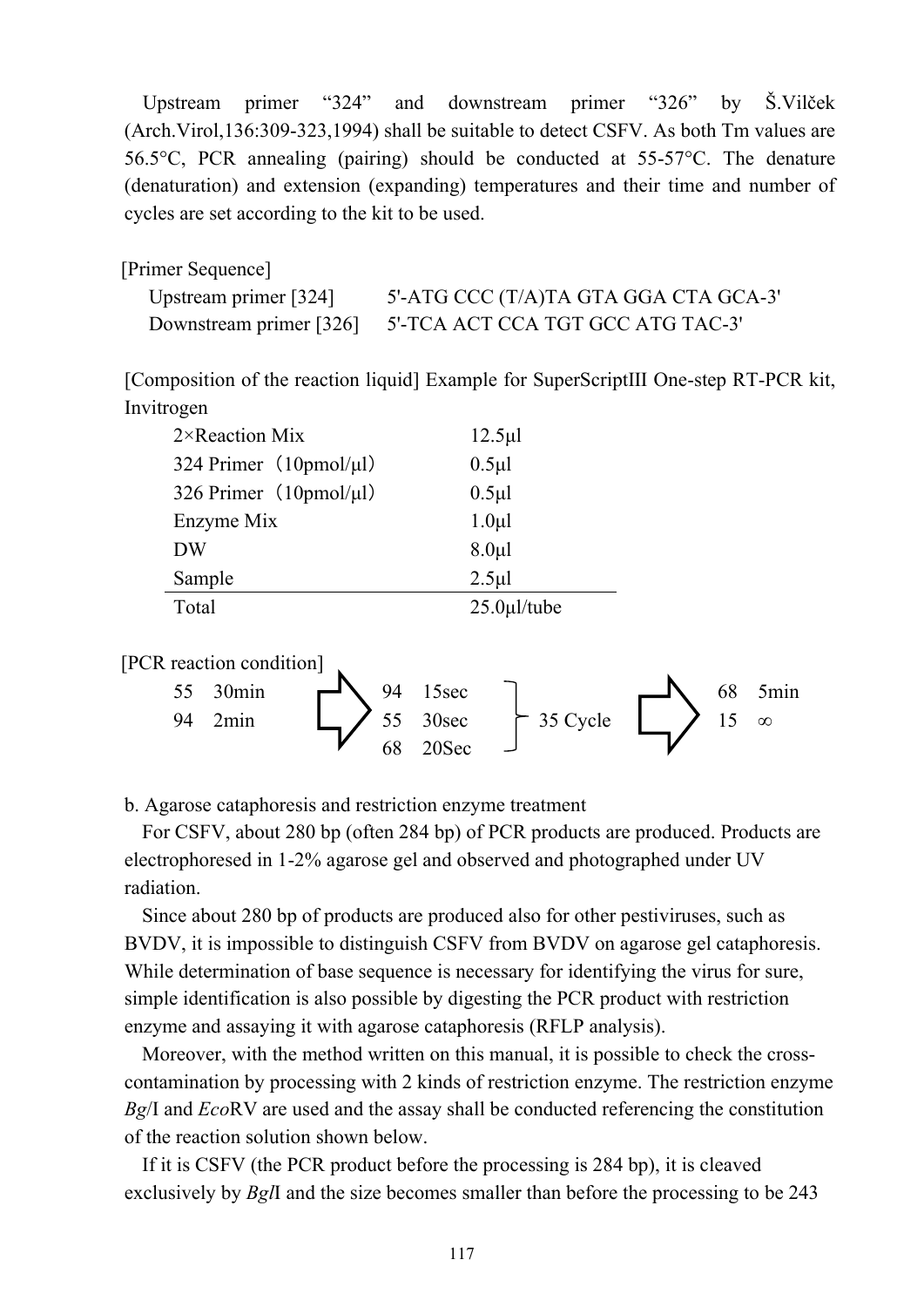bp. (the fragment of about 41 bp is cut out by the restriction enzyme).

Conversely, in BVDV of the positive control sample 1, since it is not cleaved by *Bgl*I or *Eco*RV, it remains 284 bp after the treatment, the same as before.

In addition, since the DNA of the positive control sample 2 is cleaved by both *Bgl*I and *Eco*RV, the size after treatment becomes 144 bp (about 41 and 99 bp are cut out by the restriction enzyme), smaller than that of CSV.

[Constitute of the reaction liquid] Treatment with *Bg*/I and *Eco*RV

| PCR reaction liquid     | $5.0 \mu l$       |
|-------------------------|-------------------|
| $10 \times$ high buffer | $2.0 \mu l$       |
| BglI                    | $0.5 \mu$ l       |
| EcoRV                   | $0.5 \mu$         |
| <b>DW</b>               | $12.0 \mu$ l      |
| Total                   | $20.0 \mu$ l/tube |

[Reaction condition of the restriction enzyme treatment]

37°C 60min

\* According to the optimum temperature of commercially available restriction enzyme

### **7 Real-time RT-PCR**

In the implementation of real-time RT-PCR, commercially available kits are convenient. For the reaction condition, refer to the manual included in the kit.

Blood (whole blood or serum) is used as the test specimen, which is prepared according to the manual included in the kit. The blood as fresh, with less hemolysis, and clear as possible should be used. Additionally, if it is difficult to collect blood, organs (tonsil, spleen) can be used. The specimen shall be prepared according to the manual included in the kit.

If the real-time RT-PCR test result is positive, the sample shall be delivered to NIAH and confirmation test shall be done.

### **8 Handling of the test results**

If the findings of the frozen section and viral isolation show a positive result is likely, responses should be pursuant to IV-6 of the Guideline.

### **II Antibody test**

### **1 Policy of testing**

In the acute form of CSF, detecting by clinical inspection is important since many pigs die before production of antibody. Conversely, in the chronic form of CSF, no clear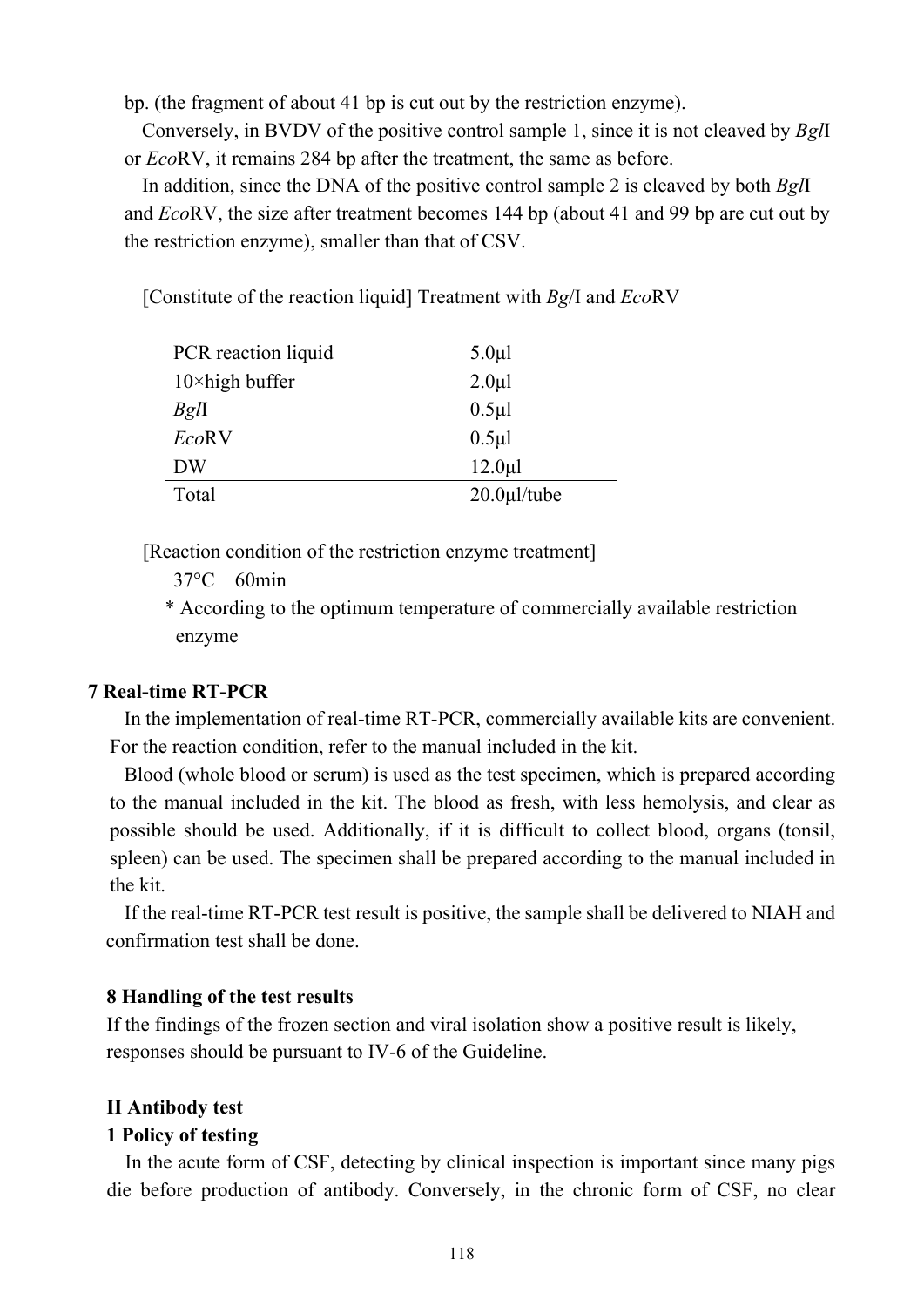symptoms are shown and it is difficult to detect the disease in a clinical test, but as many affected pigs produce the antibody, this disease can be detected in an antibody test. In addition, unlike the fluorescent antibody method, the antibody test can be implemented as an antemortem test and is useful as one of the monitoring tests for free status confirmation. In outdoor viral infections, pathogens easily spread through horizontal infection. Conducting a test on antibody-positive and epidemiologically related pigs allows the antibody test to be evaluated as a pig group. In addition, pigs vaccinated with this disease as a live vaccine can retain antibodies against CSFV virus for the rest of their lives. When using the vaccine, this should be focused on when making the evaluation.

As a rule, an antibody test should be implemented immediately after collecting samples. If the results trigger suspicions of an outdoor infection, this disease should be immediately reconfirmed (via an antigen test).

#### **2 Adjustment of test blood serum**

Isolate the serum from the collected blood as soon as possible and after separating the live serum for antibody tests such as viral isolation, be sure to inactivate serum to be offered to an antibody test, (56°C heat treatment for 30 minutes). Any residue and blood serum not immediately used can be preserved in a frozen state at -20°C. With the possibility of virus infection in mind, place the live serum into a sealing container and preserve it at -80°C.

### **3 Enzyme-linked immunosorbent assay (ELISA) method**

Use a commercially available ELISA kit and determine manipulation and judgment in accordance with the attached manual. As a neutralization test does not use live virus, the test results can be obtained safely and promptly. In future, this method will underpin the antibody test.

### **4 Neutralization test**

Use a vaccine virus GPE strain as an indicator virus for a neutralization test, use  $+++$  as cultured cells and use porcine kidney cell line (CPK-NS cell) suitable for a serum-free medium as cultured cell. By combining this virus and cultured cells, a neutralization antibody can be determined using a cytopathic effect (CPE) as an indicator. The CPK-NS cell is unsuitable for viral isolation and producing indicator viruses given the lack of scope for the CPK-NS cell to proliferate CSFV. In addition, since handling the vaccine virus involves a live virus, thorough management is required, including leakage prevention outside the laboratory and focusing on pollution of the cultured cell and sample.

### (1) Preparation for serum-free cultured cells

In a neutralization test, CPK-NS cells, which can be proliferated in serum- free cultures, shall be used. In the subculture of this cell, a new plastic culture flask should be used rather than a recycled flask. Other than the sealing plug (tightening the flask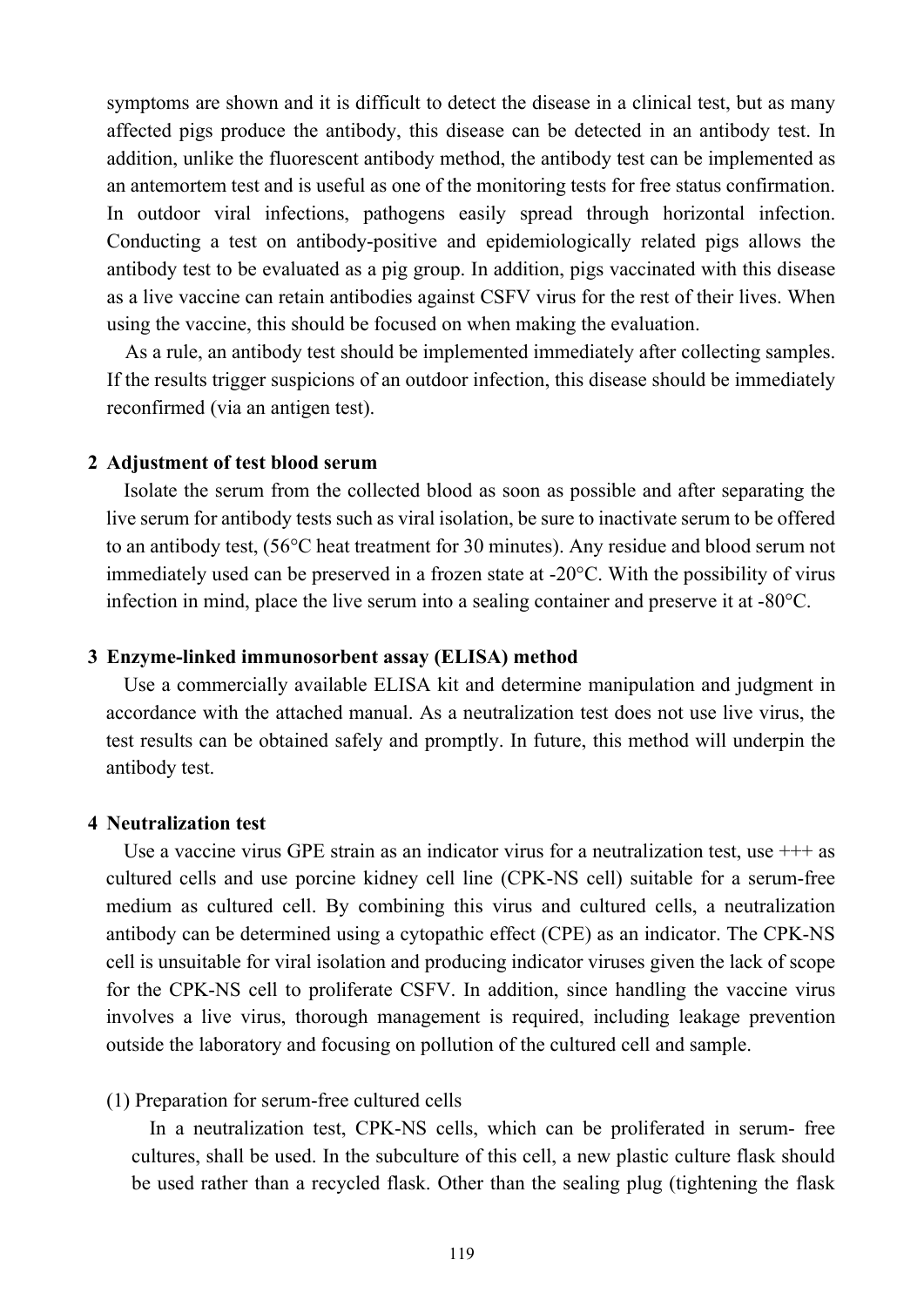plug) culture and at least two centrifuge/washing manipulations repeated to remove cell dispersions (trypsin solution) at the time of subculture, there is no difference in normal subculture. Therefore, under normal circumstances, a subculture is conducted every seven days, with a cell surface area ratio three times. In the case of  $25 \text{cm}^2$  (75cm<sup>2</sup>), suspend in 15 mL (45 mL) and dispense 5 mL (15 mL) every time for incubation.

[Method to prepare serum-free cultures]

Eagle MEM: 9.4 g (product evaluation value)

TPB (Tryptose Phosphate Broth): 2.95 g

BES (N, N-Bis (2-hydroxyethyl)-2-aminoethanesulfonic acid) : 2.13 g

Bacto Peptone: 5.0 g

Weigh the above-described reagent, dissolve it with 1 liter of pure water or ultrapure water and use an autoclave at 121<sup>o</sup>C for 20 minutes. After cooling to room temperature, add 10 ml of 3% L-glutamine and 30 mL of 7.5% baking soda and use it as usage liquid.

- a. Remove the medium and wash once with PBS, which is twice or three times as much PBS as a medium.
- b.Digest the cell with trypsin solution (normally, around 10-30 minutes) and add a minor amount of medium. Once the cells are fully dispersed by pipetting, suspend them in ten times the amount of medium to trypsin solution.
- c. Collect the cell suspension liquid in a centrifuge tube to centrifuge (1,000 rpm for 5 minutes). After centrifuging, remove the supernatant, add the medium and suspend the cells.
- d.Centrifuge the cells again (1,000 rpm for five minutes) to remove supernatant.
- e. After refloating the medium again in three times the amount to the original cell surface dispense the cell suspension liquid within the plastic culture flask.
- f. Tighten the plastic culture flask plug, leave it to stand at 37°C. Subculture cells again seven days later or provide a neutralization test. Cells can be subcultured on around the fourth day, but note that the small number of cells means subculturing with three times the amount is not possible.

(2) Neutralization test

A vaccine (GPE) strain shall be used as an indicator virus in the neutralization test, causing CPE in CPK-NS cells but rarely proliferating. To produce the indicator virus stock for a neutralization test, like viral isolation, use PK cells (note that the cells differ from the CPK-NH cells in II-4). For medium, use one with 5% serum added. Use CPK-NS cells in a serum-free medium to measure the virus or neutralization titer of nonvirus stock production.

- a. Virus fluid adjustment method
- (a) Vaccinate sheet CPK cells for about 0.1 multiplicity of infection (M.0.1) and stand it to allow virus absorption for one hour. During this time, tilting should be conducted at 15 - 20-minute intervals.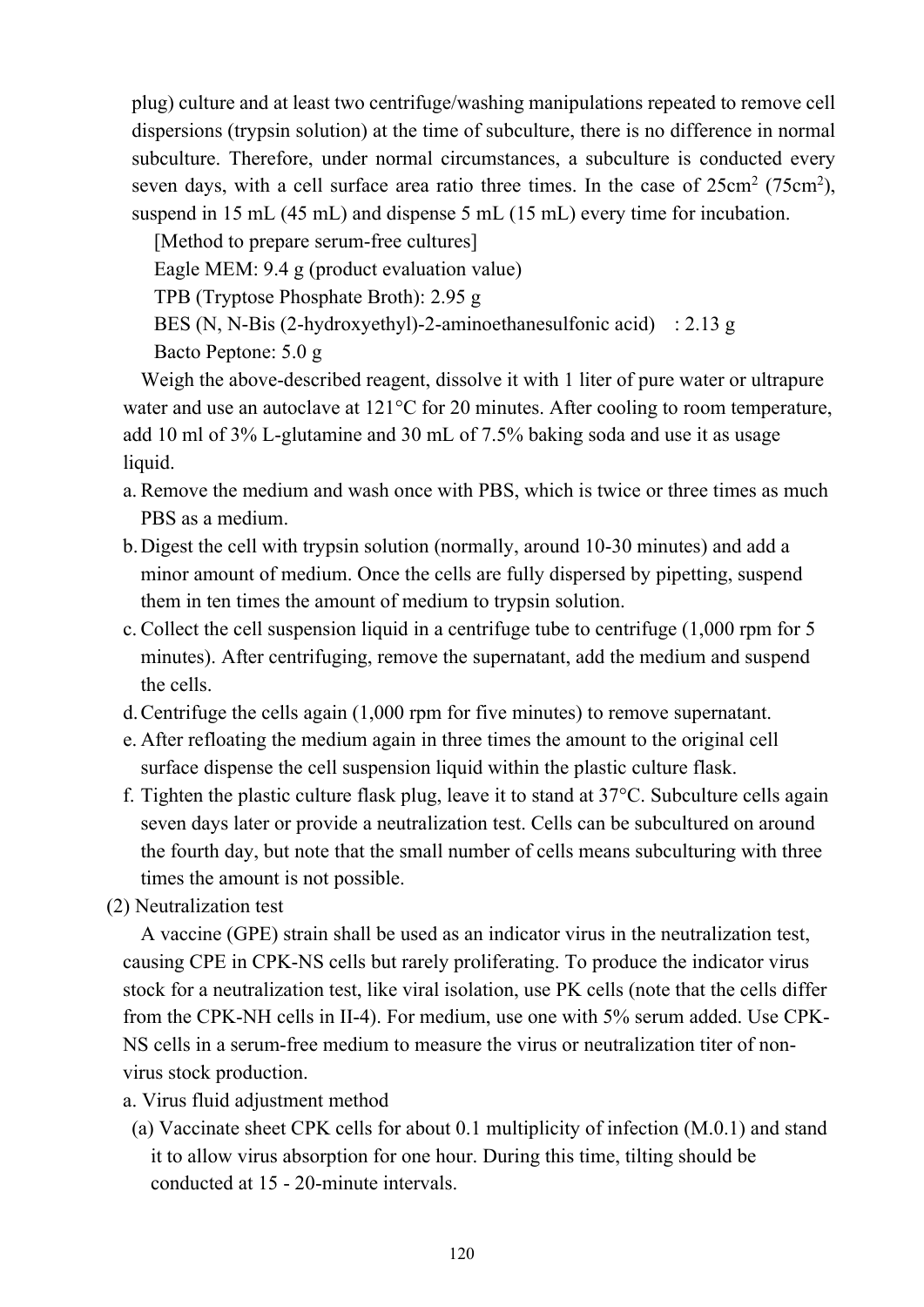- (b) Wash the cell surfaces in PBS or medium.
- (c) Add 5% serum-added cultures and incubate at 37°C.
- (d) For an open culture, collect the culturing supernatant in a centrifuge tube on the fourth or fifth day after culture. Observe it before collecting with a microscope and a small cytopathic effect (CPE) caused by viral proliferation can be recognized. To check the best time for collecting the virus fluid more effectively, place the cells to be vaccinated against the virus in a coverslip in advance as for viral isolation, collect the coverslip under germ-free conditions and confirm using the fluorescent antibody method that the antigen has spread all over the cell sheet. Centrifuge the collected culturing supernatant (1,000 RPM for five minutes) to remove the supernatant.
- (e) Further centrifuge the centrifuged supernatant for 15 minutes at 3,000 RPM to remove cell debris and dispense in a small amount of 0.5 ml. The dispensed virus fluid is then preserved at -80°C and the thawed virus titer measured.
- b. Virus titer measurement method
- (a) Digest CPK-NS cells with trypsin, centrifuge twice and adjust the cell suspension liquid. Refloat cells in the same amount of serum-free medium as for normal subculture.
- (b) Dilute the virus fluid to be measured in a serum-free medium tenfold.
- (c) Place the diluted virus fluid in a 96-hole microplate, with 100μl per hole.
- (d) Input 100 μl of the adjusted cell suspension liquid in each hole, culture it for seven days in a carbon dioxide incubator at 37°C
- (e) Use the CPL observed on the cell surface as an indicator to find the virus titer.  $(TCID<sub>50</sub>)$ .
- c. Neutralization antibody measurement technique
- (a) Place 50 μl of inactivated test blood in a 96-hole microplate, dilute twofold with 50 μl of serum-free culture and produce two rows of four- tube (2 - 16 folds) dilution rows with 50 μl diluted up to 16fold in each hole. On this occasion, prepare holes for cell control and back titration, which are not vaccinated for the virus. Place 100 μl of serum-free cultures in the cell control hole and 50 μl in the back titration hole.
- (b) Vaccinate the virus fluid adjusted to 200 TCID<sub>50</sub> per 100  $\mu$ l in a 96-hole microplate, into the serum-diluted row by 50 μl. At the same time, vaccinate 50 μl of 10-fold diluted and adjusted virus fluid per hole with 50 μl serum-free cultures and perform back titration.
- (c) After agitating the plate, sensitize it in a carbon dioxide incubator at 37°C for 1 hour.
- (d) During the sensitization, digest CPK-NS cells with trypsin solution, centrifuge twice and adjust the cell suspension liquid. Refloat cells in the same amount of cultures as used for normal subculture.
- (e) Input 100 μl of the cell suspension liquid in each hole, culture it for seven days in a carbon dioxide incubator at 37°C.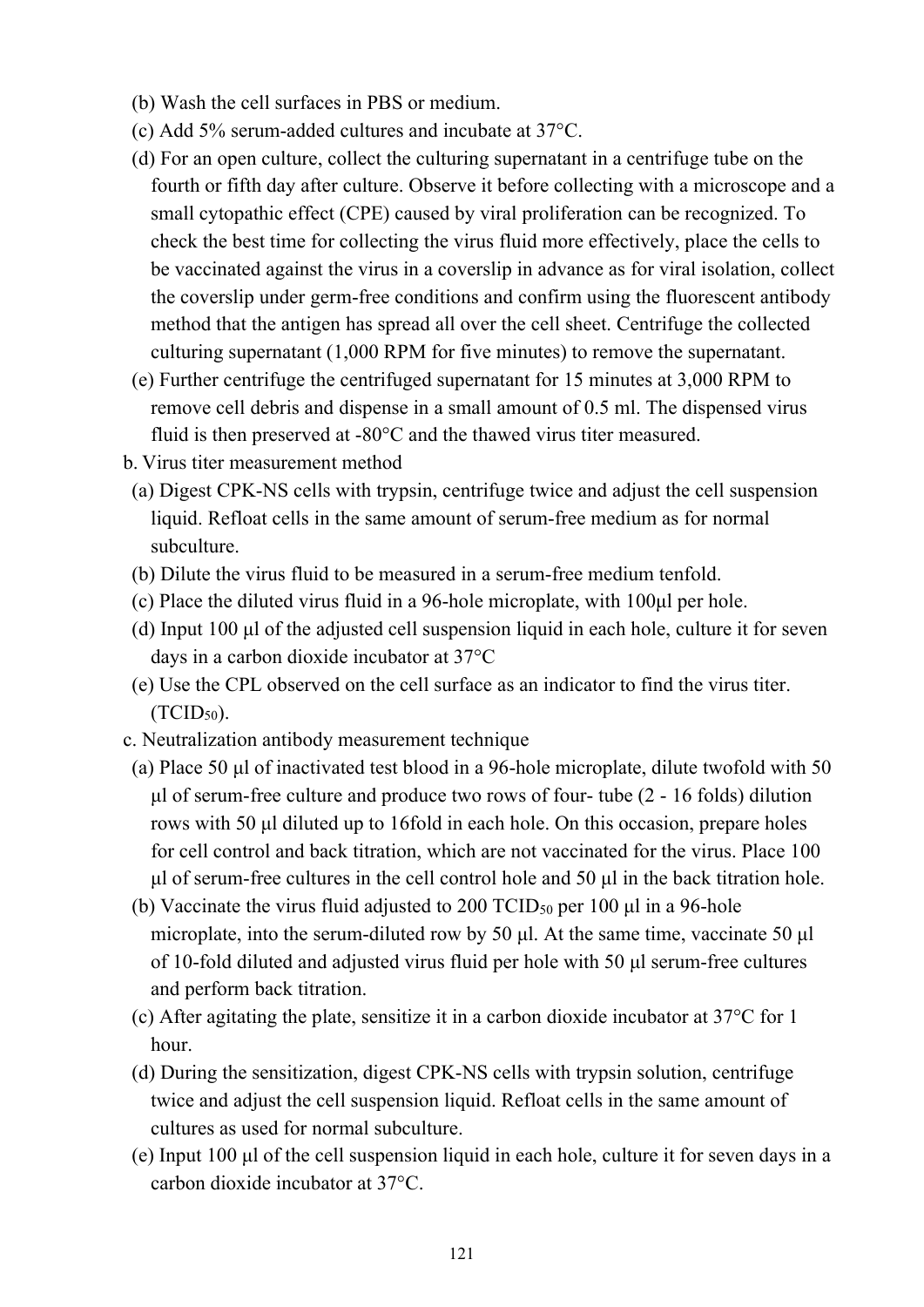(f)Use CPE recognized in the cell surface as an indicator to find the neutralization antibody.

### **5 Handling of the test results**

If positive or pseudo-positive findings emerge in the enzyme immunoassay method or a neutralization test, pursuant to IV-6 of the Guideline.

## **B Wild boar**

This manual is also applied to test wild boars.

Since care must be taken with wild boar samples to avoid contamination with those from domestic pigs, Conventional RT-PCR specified in item 2 of A, restriction enzyme treatment, and electrophoresis after PCR reaction are unnecessary. Commercially available real-time RT-PCR, which is also fitted for multi-sample treatment, shall be considered. In the implementation of real-time PCR tests, commercially available test kits are convenient. As for the reaction condition, refer to the manual included in the kit.

For the test sample, blood (whole blood or serum) shall be used. The specimen shall be prepared according to the manual included in the kit. The blood should be as fresh (with little hemolysis) and clear as possible. Additionally, in cases where is difficult to collect blood, organs (tonsils, spleens) can be also used. Test specimens shall be prepared according to the manual included in the kit.

If infection is confirmed in the real-time RT-PCR in the initial case of wild boars, samples shall be delivered to NIAH and confirmation tests shall be done.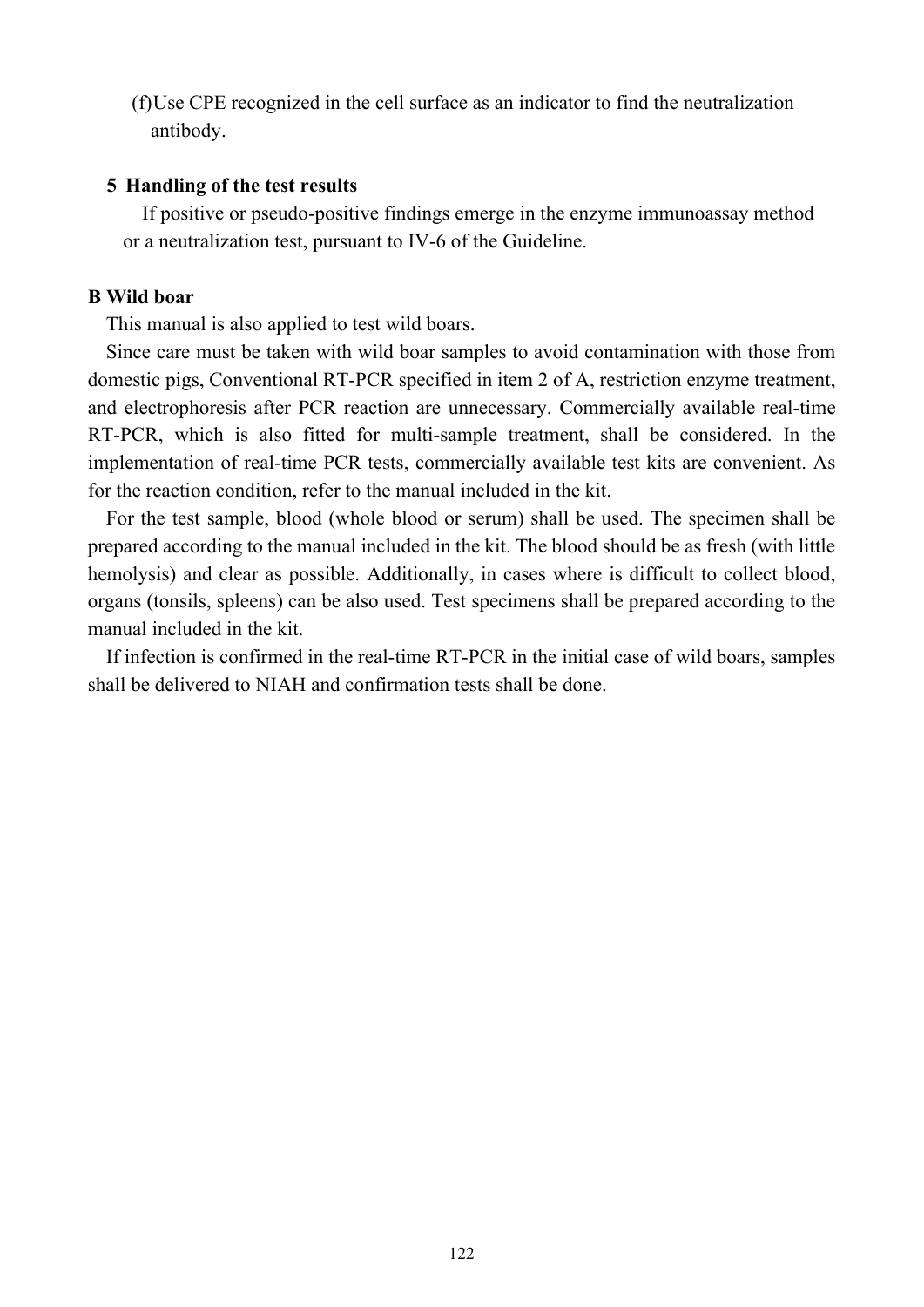# <span id="page-34-0"></span>**Calculation Method of Appraised Value of Pigs**

## **1 Fattening pigs**

(1) Basic method of calculating appraised value

Introduction price of original livestock + fattening cost (production cost per day x rearing days)

- (2) Calculation method of introductory price of original livestock and fattening cost
	- (i) The introductory price is the cost required for introducing original livestock and is confirmed by a purchase slip
	- (ii) When an original livestock is born at the farm or the introductory price cannot be confirmed, a delivered price shall be used and the introductory price shall be calculated by multiplying the production cost of the fattening pig in the livestock product production cost in the latest year by 9/100.
	- (iii) As for the production cost per day, subtract the total production cost by the childbirth price and divide it by the fattening period (average sales month age), then multiply the cost by 50/100 to calculate the production cost per day in the previous period (from birthdate to 70 days) and calculate the production cost per day in the letter period (from 71 days to the time of shipment) by multiplying 130/100.
	- (iv) The rearing days marks the number of days from the introduction of original livestock in case of the introduction of livestock and from the birthdate in case of the original breeding/fattening consistent management, to the day on which affected animals or suspected affected animals are determined.

[Reference] Production cost per day (2011 Livestock Product Production Cost Survey)

- Delivered price (national average)
- Total production cost 31,903 yen x the percentage of cost required for producing a piglet to the total pork production cost:  $9\% = 2,871$  yen
- Production cost of fattening pig per day (national)

(whole production cost 31,903 yen - childbirth price 2,871 yen)/fattening period 6.4 months

x 30.4 day)

$$
= 149 \text{ yen}
$$

- production cost per day (0-2.3 month old) : 50% of production cost per day  $=$   $\frac{75}{12}$  yen
- late production cost per day (2.3-6.4 month old) : 130% of production cost per day  $=$ 194 yen

[E.g.] Evaluation at the shipment of fattening pigs (6.4 month old) [If introducing 100-day-old piglets] Introductory price\*: production cost per day x rearing days 15,220 yen + (194 yen x (6.4 - 3.3 months) x 30.4 days) =  $33,503$  yen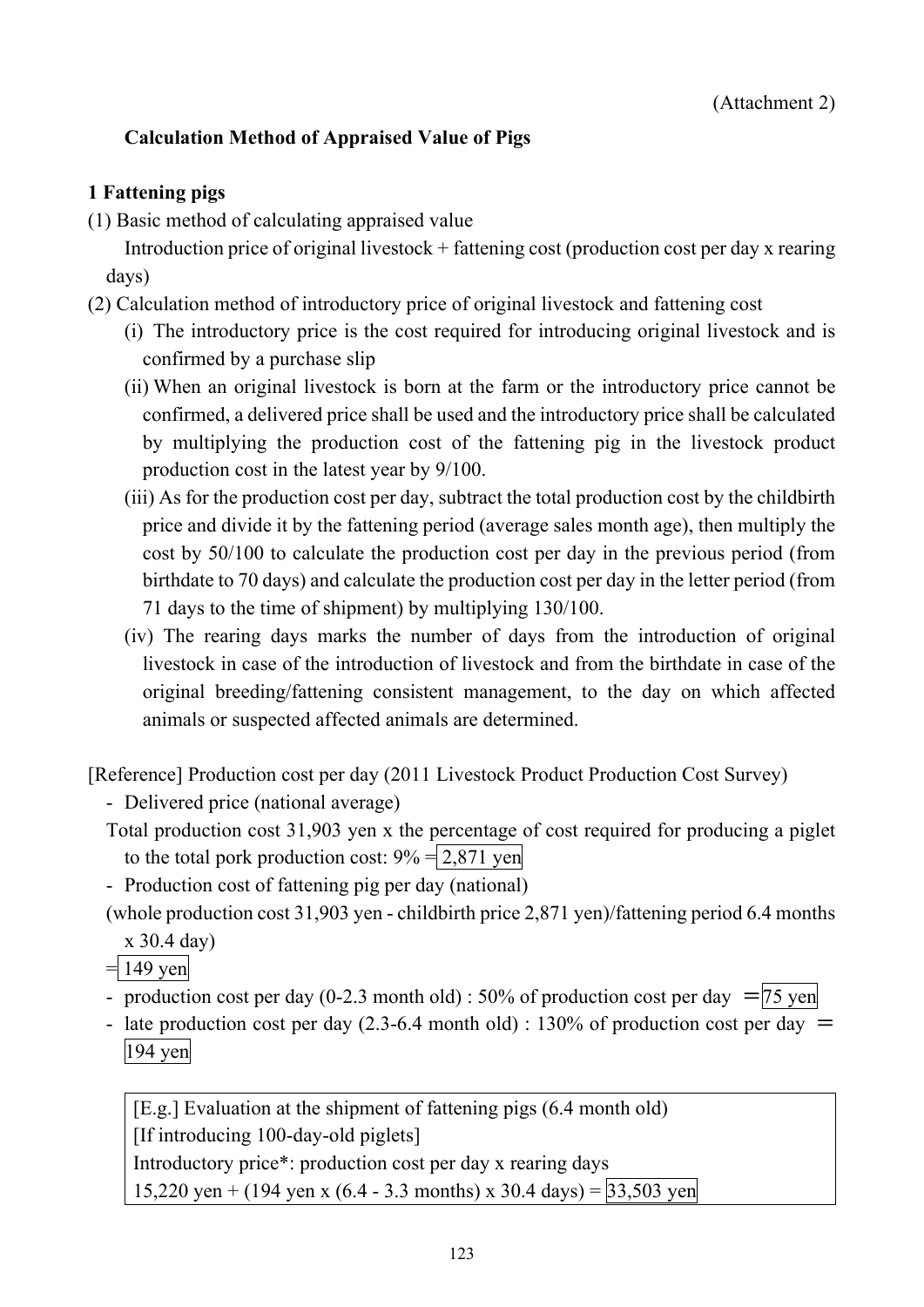\* In this calculation example, the introductory price is set using agricultural price statistics.

\* [In case where there is no introductory price due to breeding/fattening consistent management]

Birth price: production cost per day x rearing days

2,871 yen + ((75 yen x 2.3 months) + (194 yen x 4.1 months)) x 30.4 days =  $32,295$ yen

Fattening pigs



# **2 Breeding sows**

[Breeding sows (nulliparous)]

(1) Basic method of calculating appraised value

Introductory price of original livestock  $+$  rearing cost (production cost per day x rearing days) + price for conception

(2) Introductory price of original livestock and rearing cost

- (i) The introductory price is the cost required for introducing original livestock and confirmed by a purchase slip
- (ii) When the introductory price cannot be confirmed or when the original livestock is born at the farm, it shall be the average trading price (during the most recent one-year period) of a pig equivalent to the original livestock (pig with similar race, usage (suitable for breeding)) at a domestic animal market normally used by the domestic animal owner.
- (iii)The production cost per day shall be that of a fattening pig in the production cost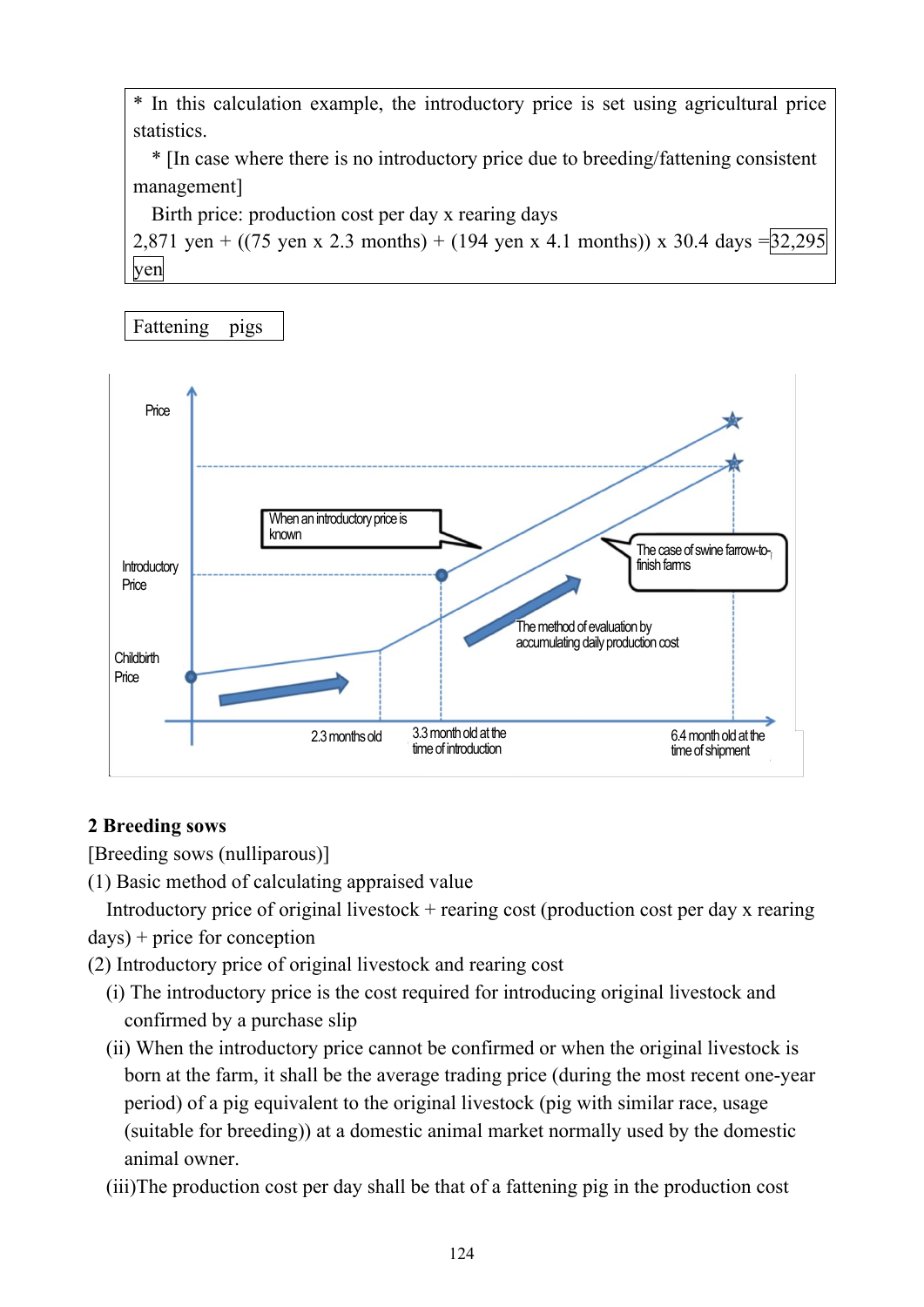survey.

- (iv) The rearing days marks the number of days from the introduction of original livestock to the date of determining affected animals or suspected affected animals.
- (v) In case of conception, around 20% of the value of the mother pig should be added (limited to cases where a veterinarian can confirm the conception in a pregnancy test).

[Breeding sows (para)]

(1) Basic method of calculating appraised value

Standard price at the first childbirth x estimated index/ $100 +$  price for conception

(2) Standard price at the first childbirth and the method of calculating estimated index (i) The standard price at the first childbirth shall be calculated via the following formula: Introductory price of original livestock  $+$  average rearing cost to the first childbirth month age (production cost per day x rearing days)

Besides, the introductory price of original livestock and rearing cost shall be calculated using the same method as for a breeding sow (nulliparous).

- (ii) The estimated index is the index of decrease in value due to deterioration over time, assuming a value of 100 at the first childbirth and applying the prefectural livestock mutual aid payment system for calculation.
- (iii) The production cost per day shall be that of a fattening pig in the production cost survey.
- (iv) In case of conception, around 20% of the value of the mother pig should be added (limited to cases where a veterinarian can confirm the conception in a pregnancy test).

[Reference] Estimated index used by Miyazaki Pref. at the Time of Outbreak of Foot-and-Mouth Disease (Breeding Sow)

Every prefecture has its own similar index.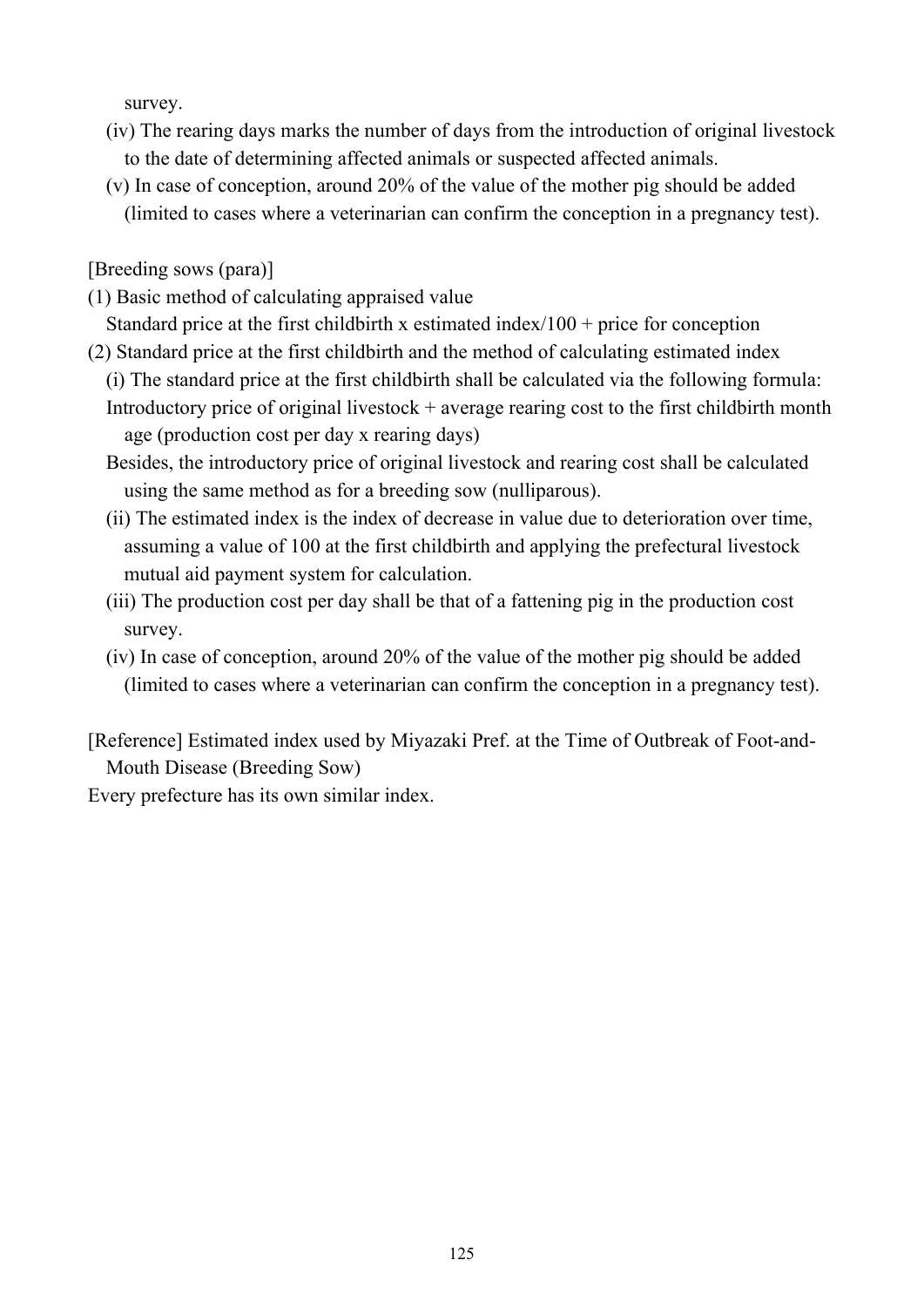

[e.g.] Evaluation of breeding sows at the time of first childbirth (about12 months old) Introductory price: (production cost per day x rearing days) Addition for conception  ${55,280 \text{ yen}}$  (the average purchase price of breeding sow (hybrid)) + 194 yen x (12 -3.3 months) x 30.4 days  $x 1.2 = 127,779$  yen